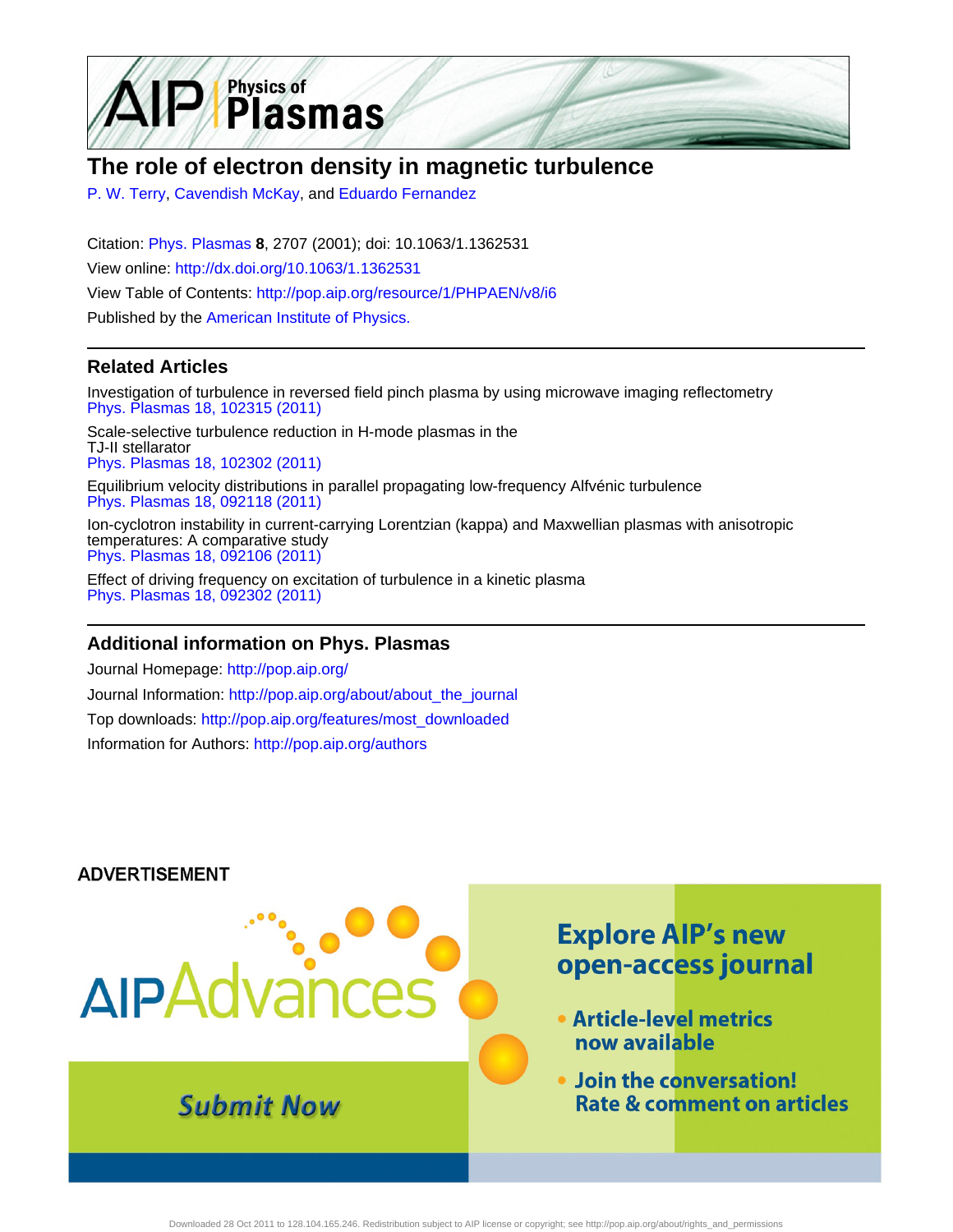## **The role of electron density in magnetic turbulence**

P. W. Terry and Cavendish McKay *Department of Physics, University of Wisconsin*–*Madison, Madison, Wisconsin 53706*

Eduardo Fernandez

*Natural Sciences, Eckerd College, St. Petersburg, Florida 33711*

(Received 26 July 2000; accepted 13 February 2001)

Inertial range energy transfer, decorrelation, and energy spectra are studied analytically and numerically for strongly anisotropic magnetohydrodynamic (MHD) turbulence augmented by electron density evolution. The model is relevant to interstellar turbulence and magnetic turbulence in fusion devices. For long wavelengths (compared to the ion gyroradius), magnetic and kinetic energies are equipartitioned through interactions that decorrelate on the Alfvénic time scale. Internal energy transfer is governed by advection and decorrelates on the eddy turnover time scale. For short wavelengths, the roles of internal and kinetic energy reverse. Magnetic and internal energies are equipartitioned by the kinetic Alfvén interaction, while kinetic energy evolves under a decoupled fluid straining interaction. The spectral indices for magnetic, kinetic, and internal energies are  $-3/2$ ,  $-3/2$ , and  $-7/4$  for long wavelengths, and  $-2$ ,  $-5/3$ , and  $-2$  for short wavelengths.  $\odot$  2001 *American Institute of Physics.* [DOI: 10.1063/1.1362531]

#### **I. INTRODUCTION**

In long wavelength hydromagnetic turbulence, electron density fluctuations are advected passively, affecting neither magnetic field nor flow. At shorter wavelengths, approaching and extending beyond the scale of the ion gyroradius, the electron density becomes dynamically active.<sup>1</sup> It feeds back on magnetic fluctuations through the electron pressure, while direct forcing of density fluctuations by the magnetic field through parallel compression of field-aligned current becomes stronger than the advection of electron density by the flow. In the spectrum of electron density fluctuations in the warm, diffuse component of the local interstellar medium (ISM) these effects are confined to at best two decades near the inner scale.<sup>1</sup> This represents only the very smallest observed scales of a spectrum that encompasses over 12 decades.<sup>2</sup> Notwithstanding, recent measurements of angular broadening of extragalactic radio sources indicates that at these scales the spectrum fall off steepens, consistent with the presence of new effects.<sup>3</sup> Short wavelength magnetoturbulence is relevant to the high frequency magnetic spectrum measured in the Madison Symmetric Torus (MST).<sup>4</sup> The spectrum also represents scales that are somewhat larger than the ion gyroradius, and, like the ISM spectrum, it decays at a rate that is steeper than the  $-3/2$  power of magnetohydrodynamics  $(MHD)$ .<sup>5</sup> Moreover, recent measurements suggest that electron density fluctuations are characterized not by an advective response, but by a response that is compressional.<sup>6</sup>

We examine these effects by considering a model for hydromagnetic turbulence that incorporates density evolution and is valid in long and short wavelength regimes. Though not essential to the physics considered here, the model includes drifts associated with mean gradients in current and density and is therefore referred to as the drift-Alfven model. We consider inertial range dynamics in spectra driven at the largest scale of the system. The role of electron density is

probed by choosing the driving scale and the smaller scales of the spectrum to lie in long or short wavelength limits, or to span both. Prior studies<sup>1,7</sup> have been limited to the long wavelength regime, and established that the density becomes increasingly passive as scales become larger. The counter propagation of smaller scale Alfvénic disturbances along larger scale fields (Alfvén effect) $8$  was found to govern the decorrelation between fluctuations of the magnetic field and flow, *even when the turbulence is maximally anisotropic*, i.e., when the wave number along the mean magnetic field goes to zero. This is because the turbulent magnetic field, as a multiscaled fluctuation, has smaller scale components that do not align with the mean field (which is dominated by the largest scales), or even with the local magnetic field in some sizable subregion of the full domain. (The latter is dominated by the largest scales in the subregion. The field on a smaller scale points in some other direction.) While the propagation of Alfvén waves along the mean or local magnetic field can be suppressed by the vanishing of the wave number in either of those directions, perpendicular motions support the propagation of Alfvénic disturbances along the Fourier components of the field at smaller scale. All such disturbances contribute to the Alfvén effect.

The situation is illustrated in Fig. 1, which shows a field line that on scales less than a wavelength of the undulation differs locally from the mean field direction, which is vertical in the figure. A fluctuation anisotropy that eliminates Alfvénic propagation with respect to the local field can be represented as phase fronts parallel to the local field. On a smaller scale than that of the local field, the field points in other directions, represented as an undulation superimposed on the local field. This field crosses phase fronts and thus supports Alfvénic motion on yet a smaller scale. The figure at best represents 2 decades of spatial variation. In a spectrum like that of interstellar turbulence, with spatial variation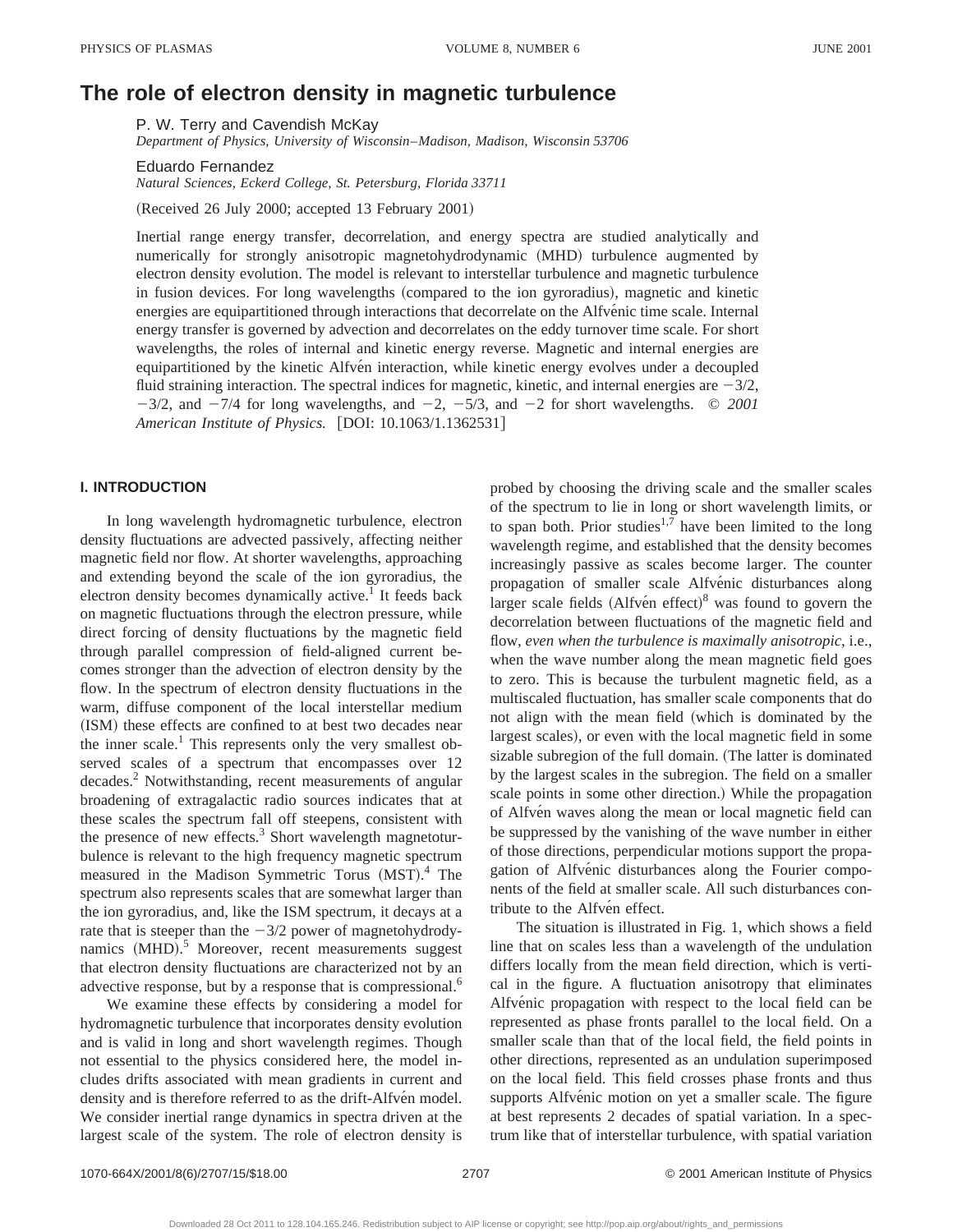

FIG. 1. Representation of a multiscaled turbulent magnetic field line with fluctuation phase fronts that have zero wave number along the local field. At smaller scale the field crosses these phase fronts. Fluctuations on yet a smaller scale can propagate along this field as Alfvén waves.

over 12 decades, these arguments can be applied in fractal fashion to ever smaller scales making it impossible to escape Alfvénic decorrelation. Fluctuations deep in the inertial range can decorrelate faster via Alfvénic propagation along field components whose scales are somewhat smaller than the scales of the mean or local field than they can from eddy straining, even though the field supporting the Alfvenic disturbance is weaker than the mean or local field. These statements are valid with respect to either the mean or local field, provided the turbulence is space filling and broadband, i.e., the field is multiscaled everywhere.

The role of Alfvenic decorrelation in anisotropic turbulence has been quantified by measuring the long-wavelength turbulent response in simulations of the drift-Alfven model.<sup>7</sup> The model is based on reduced  $MHD$ , which can be derived as a expansion about the local magnetic field in some region of interest. At the point of expansion the local field is equal to the mean field defined by an average over that region. In the simulations, Alfvénic propagation along the local magnetic field is wholly removed by setting the parallel wave number to zero, yet the decorrelation rate is measured to be Alfvenic. In contrast, the turbulent response of the density decays on the slower eddy straining time scale. The combination of Alfvénic decorrelation in the magnetic and flow evolution and fluid straining decorrelation in the density evolution leads to a spectral index for the electron density of  $-7/4$ , in close agreement with the observed spectrum for interstellar turbulence. These effects are evident in a statistical closure of the model equations, and are verified in numerical simulation. They contradict the postulate of Goldreich and Sridhar, $10$  who posit that for fluctuations whose anisotropy is sufficient to make the Alfvénic decorrelation rate of the mean magnetic field equal to or smaller than the fluid straining rate, the fluid straining rate governs all turbulent decorrelations. They also contradict a broader interpretation of anisotropy that invokes the local field.<sup>11</sup> We emphasize that the reduced description used in reaching our conclusions cannot address the nature of the anisotropy. Rather it shows that for the strongest possible anisotropy, the Alfvén effect is present. We also emphasize that at the heuristic level of Fig. 1 the Alfvén effect is present, independent of the reduced MHD approximation used to construct the simulation model. The numerical measurement of a 5/3 spectral index in recent three-dimensional (3D) MHD simulations<sup>12</sup> (implying the Alfvénic decorrelation is unimportant) may be an artifact of limited resolution. Noting that the turbulence was reported to be ''practically isotropic,'' <sup>12</sup> the simplest explanation of the 5/3 exponent is that there were insufficient modes to resolve a scale where Alfven waves propagating on a larger scale field fluctuation can achieve an Alfvén frequency much bigger than an eddy turnover rate.

In this paper, nonlinear interactions of the drift-Alfven model are analyzed using strong-turbulence statistical closure theory and computation. It is not possible to consider every aspect of the model in a single work. We focus here on nonlinear properties and leave other effects, including dissipation, diamagnetic drifts, and kinetic effects, to future consideration. These are important in interstellar turbulence and the high frequency magnetic turbulence of MST. Hence this is a study of basic nonlinear properties more than a study of either application. Closure theory provides the characteristic temporal responses of the dominant nonlinear interactions and their associated eigenmodes. This analysis identifies the dominant coupling at long wavelengths as Alfvenic, and indicates that there is an equipartition of kinetic and magnetic energies, with internal energy decoupled from energy exchanges between fields. At short wavelengths, an interaction between the magnetic field and density dominates the Alfvénic coupling. The new interaction resides in the nonlinear coupling of magnetic field and density through the fieldaligned pressure force and parallel compression of fieldaligned current. The compressional coupling of electron density and magnetic field produces an Alfvén-like oscillation that propagates along the field and is the fluid realization of a fluctuation known as the kinetic Alfvén wave. In turbulence, kinetic Alfvén disturbances propagate as nonlinear wave packets along the perturbed field associated with each scale in the spectrum. In the kinetic Alfvén disturbance electron pressure fluctuations replace the flow in stretching magnetic field lines. The result is an equipartition of magnetic and internal energy, with flow assuming a subdominant role in the dynamics. As apparent from simulations, equipartition of magnetic and internal energy occurs even when the system is driven solely through the magnetic field and the density is subjected to no external forcing. In such cases the kinetic energy is small compared to the magnetic and internal energies. When all three fields are externally forced, Kolmogorov-type analysis of the closure equations reveals a similarity range at short wavelength with equipartitioned magnetic and internal energies.

In the short wavelength regime, the spectral index recovered for the power spectrum of electron density is  $-2$ . For the kinetic energy spectrum, the fluid straining of vorticity by the flow dominates the Alfvénic interaction, leading to a spectral index of  $-5/3$ . The spectral index for the power spectrum of density is obviously very close to the value of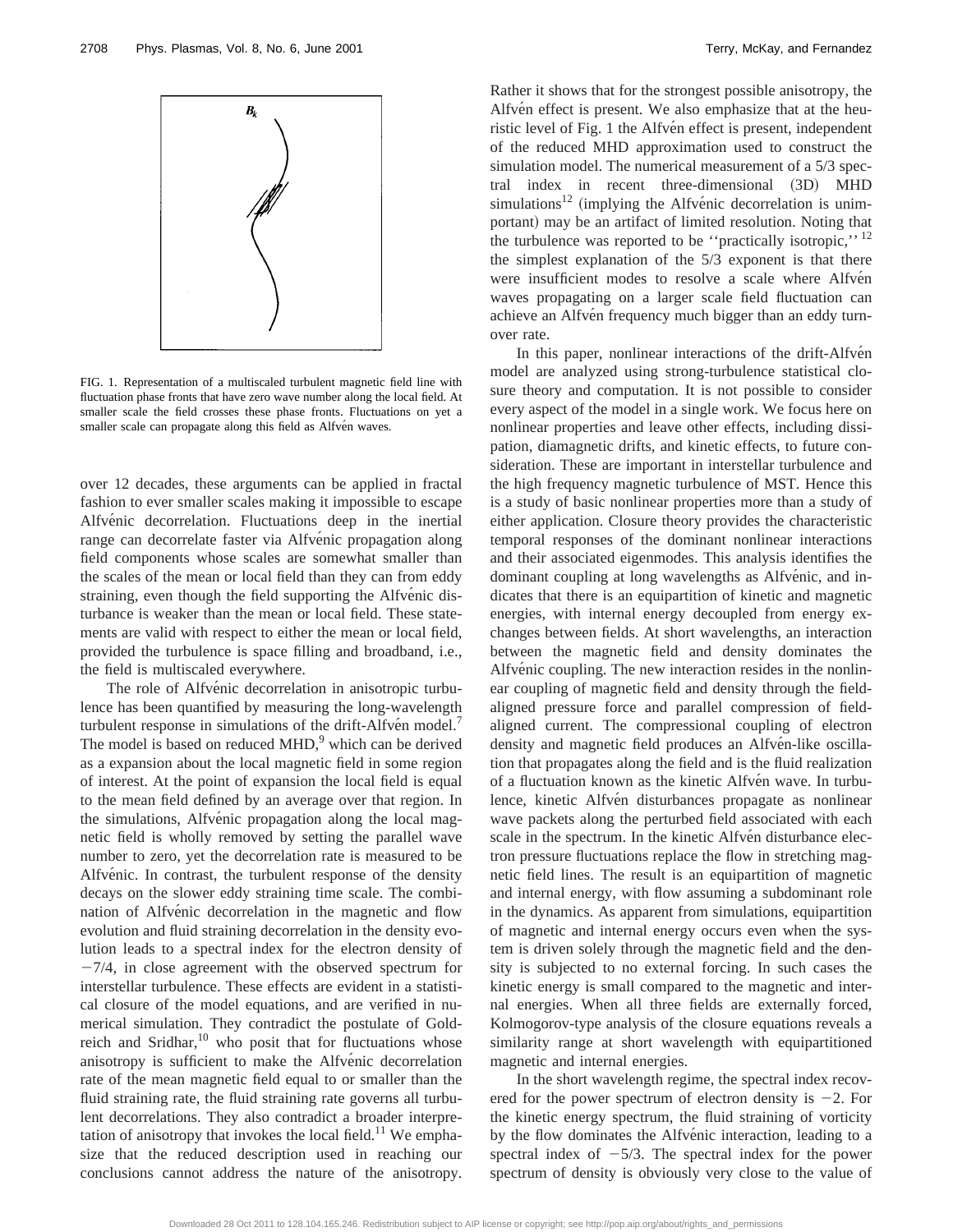$-1.9$  extracted from the measurements near the inner scale of angular broadening of extragalactic radio sources.<sup>3</sup> The agreement may be fortuitous and should be viewed with caution. The present theory does not consider dissipation, which is also a potential explanation for the steepening of the observed spectrum. Furthermore, the  $k^{-2}$  density fluctuation power spectrum is an asymptotic short wavelength spectrum valid when wavelengths become smaller than the gyroradius. Before entering this regime there is complicated transition subrange whose physics is not yet clear.

This paper is organized as follows. In Sec. II the model is introduced, and its properties are briefly discussed. From its basic properties, a heuristic derivation of the spectra is presented. Section III details the closure calculation necessary to justify the assumptions of the heuristic spectrum derivation. Section IV is devoted to similarity range spectra. The closure equations are analyzed to establish dominant balances through consistency checks, and power law spectral indices are obtained for the kinetic, magnetic, and internal energies in both the long and short wavelength limits. This paper is primarily analytical. However, Sec. V briefly presents results of numerical solutions that illustrate the basic physics described in the earlier sections. Section VI contains the conclusions.

#### **II. MODEL EQUATIONS**

The drift-Alfven model links MHD with electron density evolution specified through the continuity equation. The electron pressure in Ohm's law couples the density to the magnetic field evolution and the compression of electron current along the mean magnetic field couples the magnetic field to the density evolution. Formal derivations have been given by Hazeltine<sup>13</sup> and Rahman and Weiland.<sup>14</sup> It is possible to approximate the system under reduced MHD ordering, appropriate to low beta and a spectrum in which variations along the local magnetic field are weaker than those across the field. While beta, the ratio of plasma pressure to magnetic field pressure, is order unity in the warm diffuse ISM, the fluctuations are generally represented as shear-Alfvén disturbances, which do not involve finite beta. Reduced MHD ordering is based on a coordinate system aligned with the local field. The mean field and local fields are equal at the origin, which is an arbitrary point on the field line in some region of interest. The flow and the magnetic field can be expressed in terms of scalar stream functions corresponding to the electrostatic potential and the component of the magnetic vector potential along the mean magnetic field. The nonlinearities describe the interaction of fluctuations whose wave numbers lie in the plane perpendicular to the mean magnetic field. The model equations are

$$
\frac{\partial \hat{\psi}}{\partial t} + \nabla_{\parallel} \hat{\phi} = \eta \hat{J} + \nabla_{\parallel} \hat{n} + \frac{C_s}{V_A} n_0^{-1} \nabla \hat{\psi} \times z \cdot \nabla n_0, \qquad (1)
$$

$$
\frac{\partial}{\partial t} \nabla_{\perp}^2 \hat{\phi} - \nabla \hat{\phi} \times z \cdot \nabla \nabla_{\perp}^2 \hat{\phi} = - \nabla_{\parallel} \hat{J}, \tag{2}
$$

$$
\frac{\partial \hat{n}}{\partial t} - \nabla \hat{\phi} \times z \cdot \nabla \hat{n} + \nabla_{\parallel} \hat{J} - \frac{C_s}{V_A} n_0^{-1} \nabla \hat{\phi} \times z \cdot \nabla n_0 = 0, \quad (3)
$$

where

$$
\nabla_{\parallel} = \frac{\partial}{\partial z} + \nabla \hat{\psi} \times z \cdot \nabla, \tag{4}
$$

$$
\hat{J} = \nabla_{\perp}^2 \hat{\psi},\tag{5}
$$

and  $\hat{\psi} = (C_s/c)eA_z/T_e$  is the normalized component of the electromagnetic vector potential parallel to the mean magnetic field,  $\hat{\phi} = (C_s/V_A)e\phi/T_e$  is the normalized electrostatic potential,  $\hat{n} = (C_s / V_A) \tilde{n}/n_0$  is the normalized electron density fluctuation,  $\eta = (c^2/4\pi V_A \rho_s) \eta_{sp}$  is the normalized resistivity with  $\eta_{sp}$  the Spitzer resistivity,  $n_0$  is an inhomogeneous mean density, and *z* is the direction of the mean magnetic field. In the above equations, spatial scales are normalized to  $\rho_s = C_s / \Omega_i$  (the ion gyroradius evaluated at the electron temperature), time is normalized to the Alfvén time  $\tau_A = \rho_s / V_A$ ,  $C_s = (T_e / m_i)^{1/2}$  is the ion acoustic velocity,  $V_A = B/(4 \pi m_i n_0)^{1/2}$  is the Alfven velocity, and  $\Omega_i$  $=$  *eB*/ $m_i c$  is the ion gyrofrequency. We have selected a normalization for which all nonlinearities have equal strength when the normalized field amplitudes are equal. The ordering scheme leading to Eqs.  $(1)$ – $(5)$  makes no assumption about fluctuation scale, i.e., the model applies to scales both larger and smaller than the gyroradius.

Equations  $(1)$ – $(3)$  readily reduce to other familiar systems. If the electron density is eliminated, Eqs.  $(1)$  and  $(2)$ become reduced MHD  $(RMHD)$ .<sup>9</sup> If the magnetic field fluctuations are negligible, and the density satisfies the Boltzmann relation  $(\hat{n} = \hat{\phi})$ , Eqs. (2) and (3) can be combined to yield the Hasegawa–Mima equation for drift wave turbulence.<sup>15</sup> If the electrostatic potential becomes negligible, Eqs.  $(1)$  and  $(3)$  become the compressible electron magnetoturbulence (CEMT) model.<sup>16</sup> The dynamics of the full system is naturally attracted to the dynamics of these reduced systems under certain circumstances detailed below. In particular, we consider the limit in which the diamagnetic frequency is smaller than the Alfvén frequency. Then, the reductions to RMHD (with density evolving as a passively advected scalar) and CEMT (with flow as a decoupled selfadvected field) emerge in long and short wavelength limits under forcing that preferentially excites the magnetic field fluctuations.

The ordering scheme used to derive Eqs.  $(1)$ – $(5)$  assumes that variations along the local field are weaker than those across it. This restricts nonlinear coupling to directions across the field, and hence the spectrum is intrinsically anisotropic. We impose a further anisotropy constraint by setting to zero the derivative with respect to *z*. This is tantamount to stipulating, as did Goldreich and Sridhar,  $^{10}$  that in a three-dimensional (3D) spectrum the opposing propagation of Alfvénic disturbances along the mean magnetic field play no role in the turbulent decorrelation. Consequently, our assumptions approximate 3D turbulence lying within the critical balance envelope of Ref. 10, i.e.,  $k_z \leq k_{\perp}^{2/3} L^{-1/3}$ , where *L* is the outer scale. Note however, that the Alfven effect can in no way be considered as removed from Eqs.  $(1)$ – $(5)$ , because there remains the fluctuating part of the magnetic field, which is perpendicular to the mean magnetic field. Alfvenic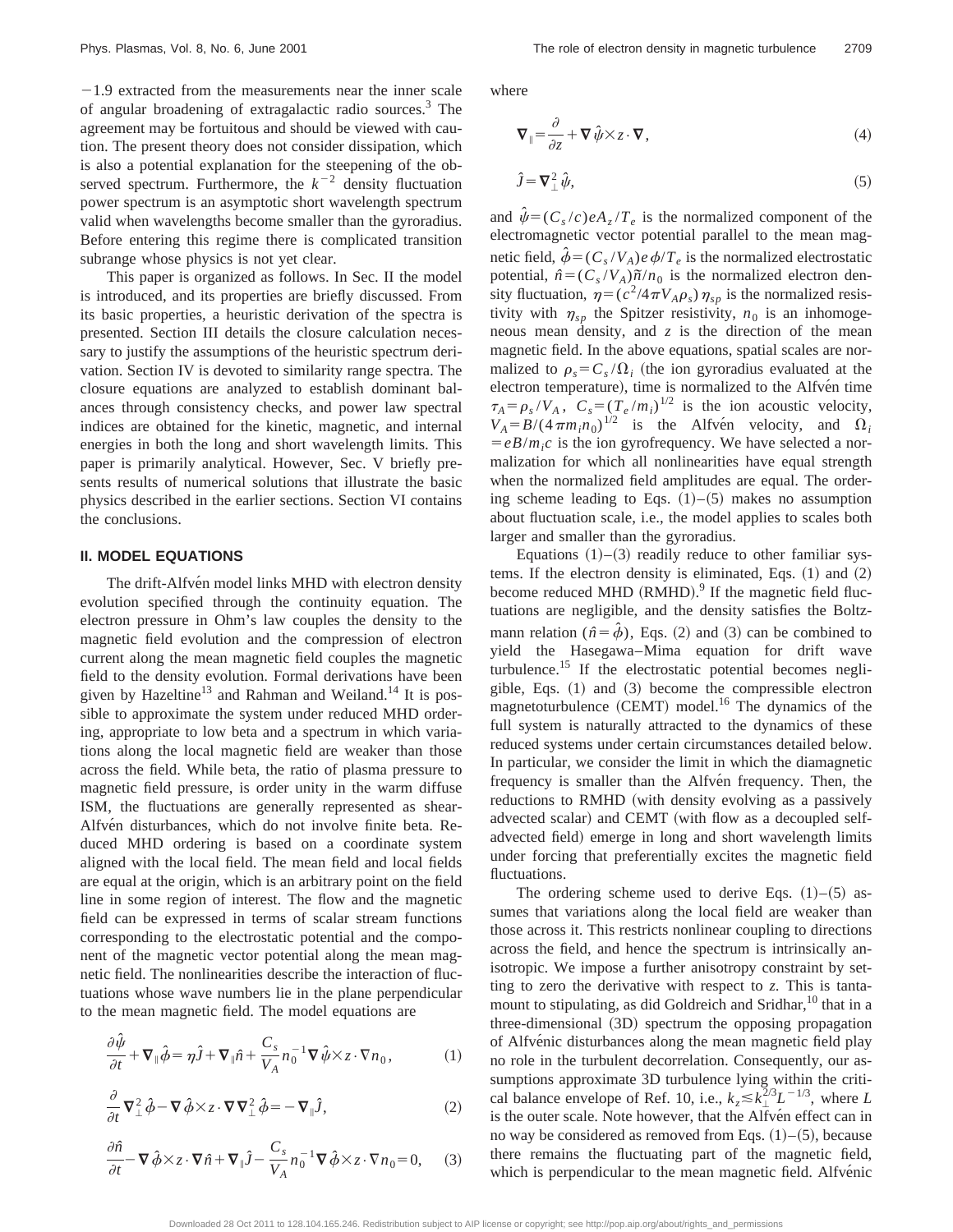disturbances propagate on these field components as wiggles on wiggles, competing with the fluid straining interaction in setting the turbulent decorrelation rate. Although the anisotropic model used herein is consistent with the postulates of Ref. 10, the model, and the conclusions that follow therefrom, may not apply uniformly to 3D interstellar turbulence. For example, interstellar turbulence may be intermittent, having regions where the magnetic field is coherent and characterized by a single scale or narrow range of scales. For the local field in such regions, the nonlinear Alfven effect of a multiscaled field discussed above is eliminated. However, such regions alone cannot reproduce the broad spectrum, and there must be other regions where the field is multiscaled and the model of Eqs.  $(1)$ – $(5)$  is applicable.

In the competition between Alfvenic and eddy straining effects, the Alfvénic disturbances have the advantage of nonlocality. At any given inertial range wave number *k*, the most rapid Alfvénic decorrelation is produced by fluctuations propagating in opposite directions along a large scale field fluctuation. In contrast, the most rapid fluid straining decorrelation involves the interaction of eddies with scales comparable to *k*. If the flow and magnetic fields are equipartitioned at *k*, and the spectrum peaks at small *k*, then the fluid straining decorrelation is slower than the Alfvénic decorrelation because the large scale field on which the fluctuations propagate is larger than the local flow. To examine the character of the fastest nonlocal Alfvénic interaction in expressions for the turbulent inertial range fields, it is advantageous to separate it from weaker, more local interactions. Fourier transforming Eqs.  $(1)$ – $(3)$  and introducing this separation yields

$$
\frac{\partial \hat{\psi}_k}{\partial t} - \mathbf{k}_0 \times \mathbf{z} \cdot \mathbf{k} \hat{\psi}_{k_0} \hat{\phi}_{k-k_0} + \mathbf{k}_0 \times \mathbf{z} \cdot \mathbf{k} \hat{\psi}_{k_0} \hat{n}_{k-k_0} - ik_y \hat{\psi}_k \frac{C_s}{V_A L_n}
$$
  
= 
$$
\sum_{k' \neq k_0} (\mathbf{k'} \times \mathbf{z} \cdot \mathbf{k}) [\hat{\psi}_{k'} \hat{\phi}_{k-k'} - \hat{\psi}_k \hat{n}_{k-k'}] = N_{\psi},
$$
 (6)

$$
(k - k_0)^2 \frac{\partial \phi_{k-k_0}}{\partial t} + \mathbf{k}_0 \times \mathbf{z} \cdot \mathbf{k} \hat{\psi}_{-k_0} \hat{\psi}_k k^2
$$
  
= 
$$
- \frac{1}{2} \sum_{k'} (\mathbf{k'} \times \mathbf{z} \cdot \mathbf{k}) [(k - k')^2 - k'^2] \hat{\phi}_k \cdot \hat{\phi}_{k-k'}
$$

$$
+ \frac{1}{2} \sum_{k' \neq k_0} (\mathbf{k'} \times \mathbf{z} \cdot \mathbf{k}) [(k - k')^2 - k'^2] \hat{\psi}_{k'} \hat{\psi}_{k-k'} = N_{\phi},
$$

$$
(7)
$$

$$
\frac{\partial \hat{n}_{k-k_0}}{\partial t} - \mathbf{k}_0 \times \mathbf{z} \cdot \mathbf{k} \hat{\psi}_{-k_0} \hat{\psi}_k k^2 - i(k_y - k_{0y}) \hat{\phi}_{k-k_0} \frac{C_s}{V_A L_n}
$$
  
\n
$$
= \sum_{k'} (\mathbf{k'} \times \mathbf{z} \cdot \mathbf{k}) \hat{\phi}_k \cdot \hat{n}_{k-k'} + \frac{1}{2} \sum_{k' \neq k_0} (\mathbf{k'} \times \mathbf{z} \cdot \mathbf{k})
$$
  
\n
$$
\times [(\kappa - k')^2 - k'^2] \hat{\psi}_{k'} \hat{\psi}_{k-k'} = N_n.
$$
 (8)

In writing Eqs.  $(6)$ – $(8)$ ,  $\mathbf{k}_0$  is understood to represent not a single wave number but the wave numbers of a restricted band corresponding to the most energetic modes near the outer scale of the magnetic fluctuation spectrum. The equations are written to isolate the interaction of nonlocal triplets involving modes at **k**, **k**<sub>0</sub>, and **k**-**k**<sub>0</sub> with  $k_0 \le k$ . To better see the wave number scalings of these nonlocal Alfvenic couplings, we express Eqs.  $(6)$ – $(8)$  terms of the fields  $|\mathbf{B}_k|$  $= B_k = k |\psi_k|$  and  $|\mathbf{V}_k| = V_k = k \phi_k$ . The equations then take the heuristic form

$$
\frac{\partial B_k}{\partial t} - \gamma_A V_k + \gamma_A k n_k = \omega_* B_k + k N_\psi, \qquad (9)
$$

$$
\frac{\partial V_k}{\partial t} + \gamma_A B_k = \frac{N_\phi}{k},\tag{10}
$$

$$
\frac{\partial n_k}{\partial t} - \gamma_A k B_k = \omega_* \frac{B_k}{k} + N_n, \qquad (11)
$$

where  $\gamma_A = |\mathbf{k}_0 \times \mathbf{z} \cdot \mathbf{k} \hat{\psi}_{k_0}|$  and  $\omega_* = k_y C_s / V_A L_n$ . The nonlocal Alfvénic interactions have been grouped on the left hand side; all other interactions are on the right hand side.

From these equations we readily deduce the following general behavior:

- (1) At long wavelengths  $(k_i < k \le 1$ , where  $k_i$  is the driving scale), the off-diagonal coupling of  $V_k$  and  $B_k$  (with coupling strength  $\gamma_A$ ) is the dominant nonlocal interaction. This is the standard Alfvenic interaction of MHD. The off-diagonal character yields counter-propagating Alfvénic disturbances with equipartitioned magnetic and flow fields. The frequency of propagation is  $\gamma_A \approx kV_A$  $\approx k k_0 \psi_{k_0}$ .
- (2) At short wavelengths  $(k > k<sub>i</sub> \ge 1)$ , the off-diagonal coupling of  $B_k$  and  $n_k$  (with coupling strength  $|\gamma_A|k$ ) is the dominant nonlocal interaction. This is the kinetic Alfven disturbance. It is similar to an Alfvén wave because the field coupling is off-diagonal, leading to counter propagating disturbances along the large scale field  $k_0 \psi_{k_0}$ , with equipartitioned density and magnetic field. The frequency of propagation is  $\gamma_A k \approx k^2 V_A$ .
- (3) In both limits, both types of the interactions occur, but the additional factor of  $k$  in the kinetic Alfven coupling makes it dominant in the short wavelength regime and subdominant in the long wavelength regime.
- (4) Provided the Alfvénic disturbances govern the turbulent decorrelation, the spectrum in the long wavelength regime is the Iroshnikov–Kraichnan spectrum. $8,17$  A heuristic derivation is easily obtained from the long wavelength spectrum balances that are formed by casting Eqs.  $(9)$  and  $(10)$  as energy evolution equations and invoking a Kolmogorov balance between a constant energy dissipation rate  $\epsilon$  and the dominant nonlinearity. For magnetic energy  $B^2$ , Eq. (9) yields

$$
\epsilon = B \frac{dB}{dt} \approx BkN_{\psi} \approx kB^2 V,\tag{12}
$$

while for kinetic energy  $V^2$ , Eq.  $(10)$  yields

$$
\epsilon = V \frac{dV}{dt} \approx \frac{VN_{\phi}}{k} \approx kB^2 V,\tag{13}
$$

where all fields are taken to lie in the vicinity of the inertial range wave number *k*. We substitute singly for

Downloaded 28 Oct 2011 to 128.104.165.246. Redistribution subject to AIP license or copyright; see http://pop.aip.org/about/rights\_and\_permissions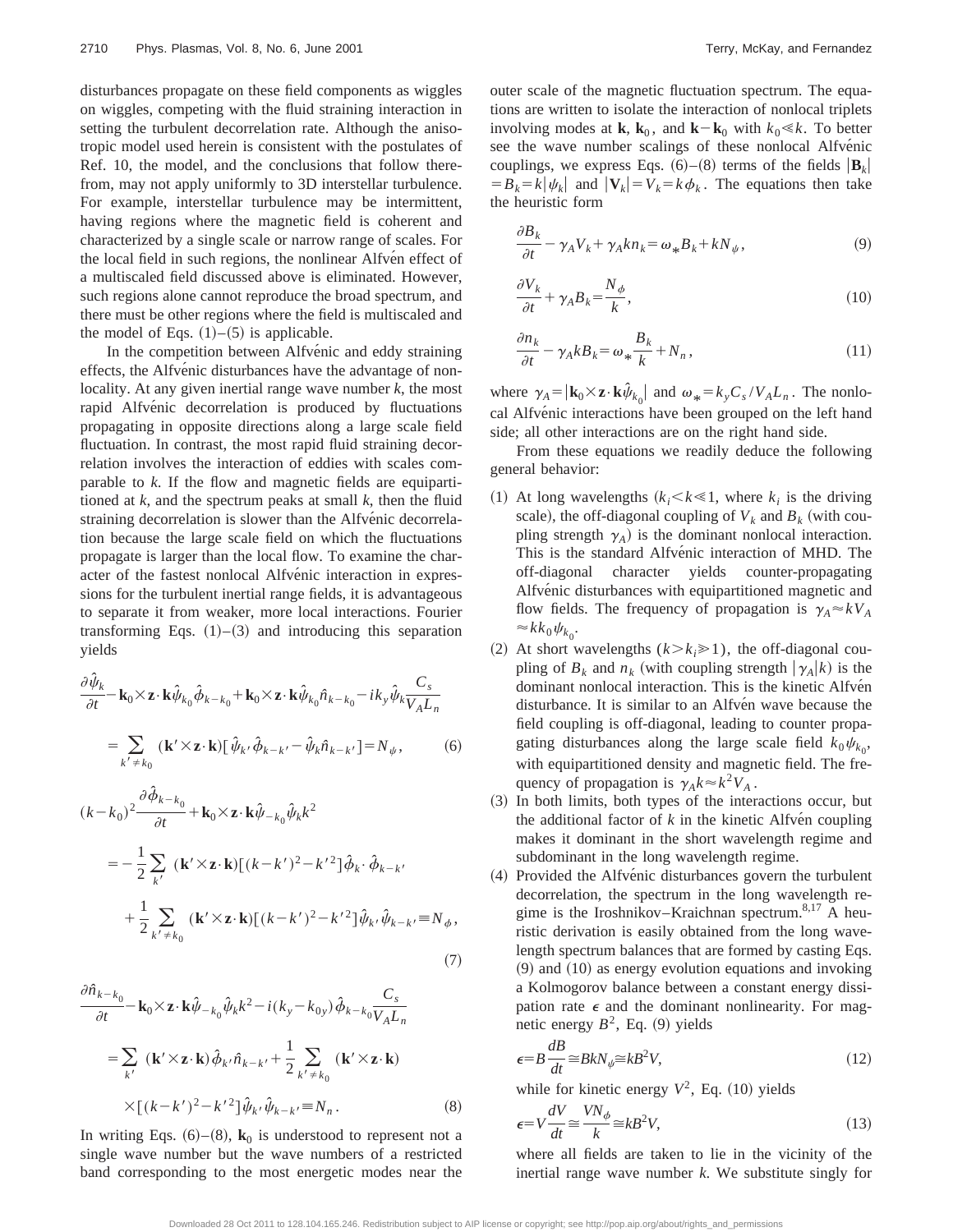any one member of the triplet  $B^2V$  from an inversion of the appropriate amplitude equation and assume equipartition of *V* and *B*. For example, the steady state inversion of *B* is specified from Eq.  $(10)$  as

$$
B \approx \frac{N_{\phi}}{k \gamma_A} \approx \frac{k B^2}{\gamma_A}.
$$
 (14)

Note that, provided  $\gamma_A$  evolves slowly relative to  $N_\phi$ , *B* is driven by the turbulent interaction of the flow equation. The energy balances then become  $\epsilon = k^2 B^4/\gamma_A$  $=kB^4/V_A$ . The spectra of the equipartitioned magnetic and flow fields are thus

$$
E_M(k) = E_K(k) = \epsilon^{1/2} V_A^{1/2} \frac{1}{k^{3/2}},
$$
\n(15)

where  $E_M(k) \equiv B_k^2/k$  and  $E_K(k) \equiv V_k^2/k$ .

 $(5)$  A similar derivation produces the short wavelength spectra. The spectrum balances associated with the dominant kinetic-Alfvén nonlinearities are

$$
\epsilon = B \frac{dB}{dt} \approx BkN_{\psi} \approx k^2 B^2 n,\tag{16}
$$

$$
\epsilon = n \frac{dn}{dt} \approx nN_n \approx k^2 B^2 n. \tag{17}
$$

We substitute singly for any one member of the triplet  $B^2n$ using the appropriate amplitude equation and assume equipartition of *B* and *n*. For the short wavelength limit, the steady state inversion of  $B$  is specified from Eq.  $(11)$  as

$$
B \approx \frac{N_n}{\gamma_A k} \approx \frac{k^2 B^2}{\gamma_A k}.
$$
 (18)

The energy balances then become  $\epsilon = k^4 B^4 / \gamma_A k$  $=k^2B^4/V_A$ . The spectra of the equipartitioned magnetic and density fields thus satisfy

$$
E_M(k) = E_I(k) = \epsilon^{1/2} V_A^{1/2} k^{-2},
$$
\n(19)

where  $E_I = n_k^2/k$ . The slightly steeper decay law is the consequence of the additional factor of  $k$  in the kinetic-Alfven coupling.

The heuristic derivations in points  $(4)$  and  $(5)$  above rely on an inversion of the amplitude equations, given in Eqs.  $(14)$  and  $(18)$ , to determine the correlation time of the nonlinear interactions. A similar step also occurs in more formal closure calculations, like that of the next section. In such inversions it is essential to account for the fact that disturbances at wave number *k* decorrelate on a time scale  $kV_A$ that is short relative to the time scale of the long wavelength field  $k_0 \hat{\psi}_{k_0}$  on which the disturbances propagate. Because the long wavelength field forms a quasistationary background on the time scale of inertial range correlations, the off-diagonal character of the nonlocal Alfvénic coupling effectively mixes the turbulent sources [so that *B* is driven by  $N_{\phi}$  or  $N_n$ , as in Eq.  $(14)$  or  $(18)$ ]. It is difficult to account for this mixing unless the time scale separation is explicitly treated by separating the local and nonlocal interactions as done in Eqs.  $(6)–(8)$ . The time scale separation holds provided the spectrum peaks at long wavelength.

The heuristic derivations above rely on the assumption that the nonlocal Alfvénic interactions propagating along the long wavelength magnetic field fluctuations dominate the decorrelation of the triplet correlations governing spectral transfer. This assumption is tested and validated by systematically performing a statistical closure calculation for strong turbulence, and assessing the relative role of the Alfvénic and fluid straining interactions.

#### **III. CLOSURE CALCULATION**

We apply the eddy damped quasinormal Markovian  $(EDOMM)$  closure procedure<sup>18</sup> to the basic evolution equations in wave number space. The closure allows identification of the correlations and couplings that drive spectral transfer in a system complicated by an active density response that becomes important at small wavelength. It also sorts out the interplay between the rapid Alfvénic and the slow fluid straining time scales. Which time scale governs turbulent decorrelation has been a source of confusion even in the simpler situation where density is passive. The basic equations are

$$
\frac{\partial \hat{\psi}_k}{\partial t} - \omega_A \hat{\phi}_k + \omega_A \hat{n}_k - i \omega_* \hat{\psi}_k = S_{\psi},\tag{20}
$$

$$
\frac{\partial k^2 \hat{\phi}_k}{\partial t} + \gamma_\phi k^2 \hat{\phi}_k + \hat{\omega}_A k^2 \hat{\psi}_k = S_\phi, \qquad (21)
$$

$$
\frac{\partial \hat{n}_k}{\partial t} + \gamma_n \hat{n}_k - \hat{\omega}_A k^2 \hat{\psi}_k - i \omega_* \hat{\phi}_k = S_n, \qquad (22)
$$

where

$$
S_{\psi} = \sum_{k'} A_{k',k} [\hat{\psi}_{k'} (\hat{\phi}_{k-k'} - \hat{n}_{k-k'}) - \hat{\psi}_{k-k'} (\hat{\phi}_{k'} - \hat{n}_{k'})],
$$
\n(23)

$$
S_{\phi} = \sum_{k'} A_{k',k} [(k - k')^2 - k'^2] (\hat{\psi}_{k'} \hat{\psi}_{k - k'} - \hat{\phi}_{k'} \hat{\phi}_{k - k'}), \quad (24)
$$

$$
S_n = -\sum_{k'} A_{k',k} \{ \hat{\phi}_{k'} \hat{n}_{k-k'} - \hat{n}_{k'} \hat{\phi}_{k-k'} + \left[ (k - k')^2 - k'^2 \right] \hat{\psi}_{k'} \hat{\psi}_{k-k'} \},
$$
(25)

and  $A_{k,k} = (1/2)(\mathbf{k}' \times \mathbf{z} \cdot \mathbf{k})$ . The quantities  $\omega_A$ ,  $\hat{\omega}_A$ ,  $\gamma_n$ , and  $\gamma_{\phi}$  are complex-valued, amplitude dependent turbulent decorrelation rates whose form is to be derived self-consistently from the closure calculation. The basic structure, with  $\omega_A$ and  $\hat{\omega}_A$  as off-diagonal coupling coefficients, is motivated by the nonlocal Alfvénic decorrelation discussed in the preceding section. Those considerations lead to the prediction that  $\omega_A \approx \hat{\omega}_A \approx \gamma_A \approx kB_{k_0}$ . The two Alfvénic decorrelation rates  $\omega_A$  and  $\hat{\omega}_A$  allow for possible differences in the responses of the vorticity and density relative to that of the magnetic potential. The rates  $\gamma_{\phi}$  and  $\gamma_n$  are fluid straining decorrelations associated with the advection of vorticity and density by the flow. These are treated in the usual manner as diagonal dif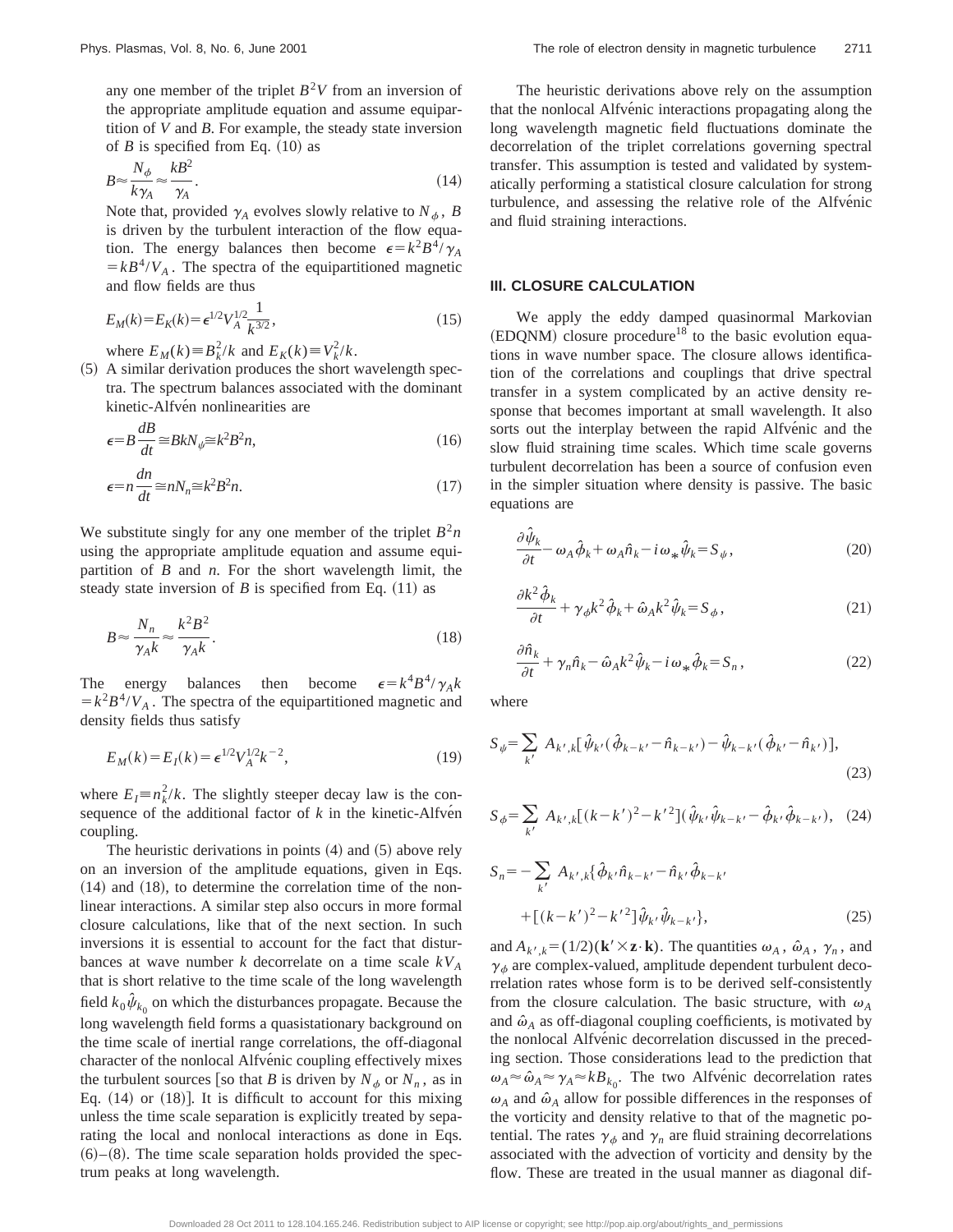fusivities. Dimensional considerations and the locality of the fluid straining decorrelation<sup>8</sup> lead to a prediction that  $\gamma_{\phi}$  $\approx \gamma_n \approx kV_k$ .

To identify and extract the time scales and couplings of the fundamental interactions in Eqs.  $(20)–(22)$  we consider the eigenmodes of the left hand side of these equations. We anticipate that the decorrelation rates  $\omega_A$ ,  $\hat{\omega}_A$ ,  $\gamma_n$ , and  $\gamma_\phi$ are spectrum averaged quantities that evolve in a stationary state on a slower time scale than the mode amplitudes  $\psi_k$ ,  $\hat{\phi}_k$ , and  $\hat{n}_k$ . Hence the rates can be treated as constants on the faster time scale, even though they are functions of amplitude. For a normal mode response  $\hat{\chi}_k = \chi_0 \exp(-i\omega t)$ , where  $\hat{\chi}_k$  is any of the fluctuation amplitudes, the characteristic equation of the left hand side of Eqs.  $(20)$ – $(22)$  is

$$
\omega^3 - i \omega^2 (\gamma_n + \gamma_\phi - i \omega_*) - \omega [\omega_A \hat{\omega}_A (1 + k^2) + \gamma_n \gamma_\phi
$$
  

$$
- i \omega_* (\gamma_n + \gamma_\phi)] - i \omega_A \hat{\omega}_A (\gamma_n + \gamma_\phi k^2)
$$
  

$$
- \omega_* (\omega_A \hat{\omega}_A + \gamma_n \gamma_\phi) = 0.
$$
 (26)

Assuming an ordering  $\omega_A \sim \hat{\omega}_A \gg \gamma_n \sim \gamma_\phi \sim \omega_*$ , the three roots are given by

$$
\omega_{1,2} = \pm \left[ \omega_A \hat{\omega}_A (1 + k^2) \right]^{1/2} + O(\gamma_n), \tag{27}
$$

$$
\omega_3 = -i[\gamma_n + \gamma_\phi k^2] - \omega_* / (1 + k^2) + O(\gamma_n^2 / \omega_A). \tag{28}
$$

The paired roots  $\omega_{12}$  represent the Alfve<sup>nic</sup> interaction, corresponding to disturbances propagating in opposite directions along the large scale magnetic field fluctuation. For short wavelengths this branch clearly remains Alfvénic, but the eigenfrequency changes from  $\omega_A$  to  $k\omega_A$ . The third root  $\omega_3$  represents a decorrelation process tied to the fluid straining or eddy turnover time scale. This branch is designated as the arbiter of turbulent decorrelation rate in theories whose spectral index is given by  $5/3$ .<sup>10</sup> In actuality, the spectral transfer rates are a mixture of the three eigenmodes associated with the eigenfrequencies  $\omega_1$ ,  $\omega_2$ , and  $\omega_3$ . Only if the mixture has a negligible contribution from the Alfvenic branches will the fluid straining rate set the decorrelation rate. Measurement of this mixture in long wavelength simulations has established that the nonlinearities of the magnetic and electrostatic potential equations are dominated by the Alfvénic eigenmodes.<sup>7</sup> Consequently the Alfvénic decorrelation dominates the spectral transfer.<sup>1</sup>

The eigenvectors corresponding to the Alfvenic roots  $\omega_{1,2}$  of Eq. (27) are

$$
\hat{\psi}_k = \hat{\psi}_0, \tag{29}
$$

$$
\hat{\phi}_k = -i \frac{\omega_A}{\omega_{1,2}} \hat{\psi}_O = \pm i \left[ \frac{\hat{\omega}_A}{\omega_A (1 + k^2)} \right]^{1/2} \hat{\psi}_O ,\qquad (30)
$$

$$
\hat{n}_{k} = i \frac{\hat{\omega}_{A} k^{2}}{\omega_{1,2}} \hat{\psi}_{O} = \pm i \left[ \frac{\hat{\omega}_{A}}{\omega_{A} (1 + k^{2})} \right]^{1/2} k^{2} \hat{\psi}_{O} . \tag{31}
$$

For  $k \leq 1$  these eigenvectors have comparable amplitudes in  $\hat{\psi}_k$  and  $\hat{\phi}_k$  (and hence *B* and *V*), and reflect the equipartition of Alfvénic turbulence. The density  $\hat{n}_k$  is smaller than  $\hat{\psi}_k$  and  $\hat{\phi}_k$  by a factor  $k^2$  (smaller than *B* and *V* by a factor *k*). For  $k \geq 1$ , the eigenmode partition changes noticeably. The density is proportional to  $k\hat{\psi}_O$  and is therefore in equipartition with the magnetic field. The potential  $\phi_k$  is smaller than  $\hat{\psi}_k$ by the factor  $k^{-1}$  (*V* is smaller than *B* by the same factor). It is clear that when the frequency of Alfvénic interactions changes from  $\omega_A$  to  $\omega_A k$ , the dominant coupling changes from one in which the energy exchange drives equipartition of *B* and *V* to one in which the *B* and *n* become equipartitioned. This reflects the change from the shear Alfven interaction at long wavelength to the kinetic Alfvén interaction at short wavelength. The eigenvector of the fluid straining branch is most simply illustrated for  $\omega_*$  negligible:

$$
\hat{\psi}_k = \hat{\psi}_O \,,\tag{32}
$$

$$
\hat{\phi}_k = \frac{\hat{\omega}_A}{i\omega_3 - \gamma_\phi} \hat{\psi}_O = \frac{\hat{\omega}_A (1 + k^2)}{\gamma_n - \gamma_\phi} \hat{\psi}_O \,,\tag{33}
$$

$$
\hat{n}_k = \frac{-\hat{\omega}_A k^2}{i\omega_3 - \gamma_n} \hat{\psi}_O = \frac{\hat{\omega}_A (1 + k^2)}{\gamma_n - \gamma_\phi} \hat{\psi}_O.
$$
\n(34)

For this branch  $\hat{n}_k$  and  $\hat{\phi}_k$  are equal and larger than  $\hat{\psi}_k$ . If fluid straining were the dominant nonlinear decorrelation, the amplitudes could be expected to partition according to Eqs.  $(32)–(34)$ . Indeed this is the characteristic partition of electrostatic drift wave turbulence.

We proceed with the closure, forming spectrum energy equations from Eqs.  $(20)$ – $(22)$  by multiplying each equation, respectively, by  $k^2\hat{\psi}_{-k}$ ,  $\hat{\phi}_{-k}$ , and  $\hat{n}_{-k}$ , and taking the complex conjugate,

$$
\frac{\partial k^2 |\hat{\psi}_k|^2}{\partial t} - 2k^2 \operatorname{Re}[\omega_A \langle \hat{\phi}_k \hat{\psi}_{-k} \rangle - \omega_A \langle \hat{n}_k \hat{\psi}_{-k} \rangle]
$$
  
=  $2k^2 \operatorname{Re}[\langle S_{\psi} \hat{\psi}_{-k} \rangle],$  (35)

$$
\frac{\partial k^2 |\hat{\phi}_k|^2}{\partial t} - 2 \operatorname{Re}[-\gamma_\phi k^2 |\hat{\phi}_k|^2 - \hat{\omega}_A k^2 \langle \hat{\psi}_k \hat{\phi}_{-k} \rangle]
$$
  
= 2 \operatorname{Re}[\langle S\_\phi \hat{\phi}\_{-k} \rangle], (36)

$$
\frac{\partial |\hat{n}_k|^2}{\partial t} - 2 \text{ Re}[-\gamma_n |\hat{n}_k|^2 + \hat{\omega}_A k^2 \langle \hat{\psi}_k \hat{n}_{-k} \rangle] = 2 \text{ Re}[\langle S_n \hat{n}_{-k} \rangle].
$$
\n(37)

To determine the lifetime of the source correlations making up the last terms of Eqs.  $(35)–(37)$ , the turbulent evolution equation for each fluctuation appearing in those correlations must be iteratively solved. Anticipating the iteration, the source correlations take the form

$$
\langle S_{\psi}\hat{\psi}_{-k}\rangle = \sum_{k'} A_{k',k} \{2\langle \hat{\psi}_{k'}(\hat{\phi}_{k-k'}^{(2)} - \hat{n}_{k-k'}^{(2)})\hat{\psi}_{-k} - 2\hat{\psi}_{k-k'}^{(2)}\rangle \times (\hat{\phi}_{k'} - \hat{n}_{k'})\hat{\psi}_{-k}\rangle + [\langle \hat{\psi}_{k'}(\hat{\phi}_{k-k'} - \hat{n}_{k-k'})\rangle - \hat{\psi}_{k-k'}(\hat{\phi}_{k'} - \hat{n}_{k'})]\hat{\psi}_{-k}^{(2)}\},
$$
(38)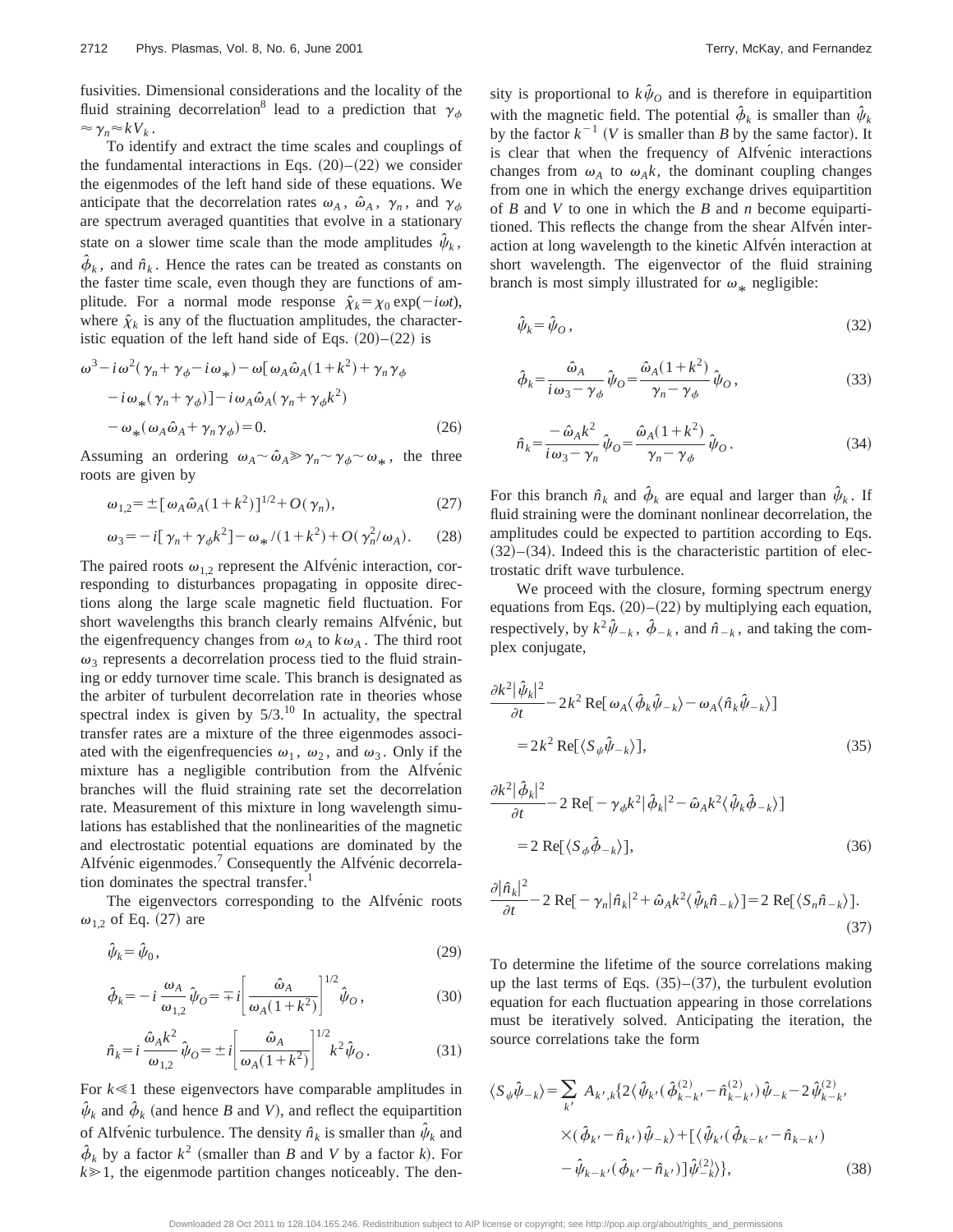$$
\langle S_n \hat{n}_{-k} \rangle = - \sum_{k'} A_{k',k} \{ 2 \langle \left[ \hat{\phi}_{k'} \hat{n}_{k-k'}^{(2)} - \hat{n}_{k'} \hat{\phi}_{k-k'}^{(2)} \right] \rangle + \left[ (k - k')^2 - k'^2 \right] \hat{\psi}_{k'} \hat{\psi}_{k-k'}^{(2)} \left[ \hat{n}_{-k} \right] + \langle \left[ \hat{\phi}_{k'} \hat{n}_{k-k'} \right] - \hat{\phi}_{k-k'} \hat{n}_{k'} \left[ \hat{n}_{-k}^{(2)} \right] \rangle + \left[ (k - k')^2 - k'^2 \right] \langle \hat{\psi}_{k'} \hat{\psi}_{k-k'} \hat{n}_{-k'}^{(2)} \rangle \}, \tag{40}
$$

where the fluctuations with the superscript  $(2)$  are those for which inversions of the amplitude equations, Eqs.  $(20)$ – $(22)$ , are substituted. The inversions are performed formally, with the right hand sides treated as sources. Moreover, the Fourier modes contributing to each source in Eqs.  $(23)–(25)$  are restricted to the directly interacting triplets which close fourth order correlations as products of second order correlations. Thus the fields  $\hat{\psi}_{k-k}^{(2)}$ ,  $\hat{\phi}_{k-k}^{(2)}$ , and  $\hat{n}_{k-k}^{(2)}$ , satisfy

$$
\frac{\partial \hat{\psi}_{k-k'}^{(2)}}{\partial t} - \omega_A'' \hat{\phi}_{k-k'}^{(2)}, + \omega_A'' \hat{n}_{k-k'}^{(2)} - i \omega_{*}'' \hat{\psi}_{k-k'}^{(2)}
$$
  
=  $S_{\psi}^{(2)}(k-k'),$  (41)

$$
(k-k')^{2} \frac{\partial \hat{\phi}_{k-k'}^{(2)}}{\partial t} + \gamma_{\phi}''(k-k')^{2} \hat{\phi}_{k-k'} + \hat{\omega}_{A}''(k-k')^{2} \hat{\psi}_{k-k'}
$$
  
=  $S_{\phi}^{(2)}(k-k'),$  (42)

$$
\frac{\partial \hat{n}_{k-k'}^{(2)}}{\partial t} + \gamma_n'' \hat{n}_{k-k'}^{(2)} - \hat{\omega}_A''(k-k')^2 \hat{\psi}_{k-k'}^{(2)} - i \omega_*'' \hat{\phi}_{k-k'}^{(2)}
$$
  
=  $S_n^{(2)}(k-k')$ , (43)

where the superscript  $''$  denotes the evaluation of functions of wave number at  $k-k'$ , and

$$
S_{\psi}^{(2)}(k-k') = 2A_{k',k}[\hat{\psi}_k(\hat{\phi}_{-k'}-\hat{n}_{-k'}) - \hat{\psi}_{-k'}(\hat{\phi}_k-\hat{n}_k)],
$$
\n(44)

$$
S_{\phi}^{(2)}(k-k') = 2A_{k',k}(k'^{2} - k^{2})[\hat{\psi}_{k}\hat{\psi}_{-k'} - \hat{\phi}_{k}\hat{\phi}_{-k'}],
$$
 (45)

$$
S_n^{(2)}(k-k') = -2A_{k',k}[\hat{\phi}_k \hat{n}_{-k'} - \hat{\phi}_{-k'} \hat{n}_k + (k'^2 - k^2)\hat{\psi}_{-k'} \hat{\psi}_k].
$$
\n(46)

Consistent with the Markovian assumption of EDQNM we seek a steady state inversion of Eqs.  $(41)–(43)$ . This is valid provided the spectrum evolves on a time scale that is long compared to the correlation times of the turbulent fluctuations. Dropping the time derivatives, Eqs.  $(41)–(43)$  yield

$$
\hat{\psi}_{k-k}^{(2)} = \frac{\gamma_n'' S_{\phi}^{(2)}(k-k') - [k-k']^2 \gamma_{\phi}'' S_n^{(2)}(k-k')}{(k-k')^2 \hat{\omega}_A'' [\gamma_n'' + (k-k')^2 \gamma_{\phi}'']} + O(\gamma_n / \omega_A^2),\tag{47}
$$

$$
\hat{\phi}_{k-k'}^{(2)} = \frac{S_{\phi}^{(2)}(k-k') + S_n^{(2)}(k-k') - (\gamma_n''/\omega_A'')S_{\psi}^{(2)}(k-k')}{\left[\gamma_n'' + (k-k')^2\gamma_{\phi}''\right]} + O(\gamma_n/\omega_A^2),\tag{48}
$$

$$
\hat{n}_{k-k'}^{(2)} = \frac{S_{\phi}^{(2)}(k-k') + S_n^{(2)}(k-k') + (\gamma_n'' \omega_A'') [k-k']^2 S_{\psi}^{(2)}(k-k')}{\left[\gamma_n'' + (k-k')^2 \gamma_{\phi}''\right]} + O(\gamma_n / \omega_A^2),\tag{49}
$$

where an expansion based on  $\omega_A \gg \gamma_n \sim \gamma_{\phi} \gg \omega_*$  has been carried out and only the lowest two orders  $[O(\gamma_n^{-1})$  and  $O(\omega_A^{-1})$ ] have been retained. These solutions reflect the basic structure of drift-Alfvén turbulence. The Alfvénic interaction is off-diagonal, whereas the fluid straining interactions are diagonal. Consequently the sources  $S_{\phi}$  and  $S_n$  are grouped in Eqs.  $(47)–(49)$ . The driving of magnetic fluctuations  $\psi^{(2)}$  by  $S_{\phi}$  and  $S_n$  is off-diagonal; hence it decorrelates on the Alfve<sup>nic</sup> time scale. The fluctuations  $n^{(2)}$  and  $\phi^{(2)}$  are driven by  $S_{\phi}$  and  $S_n$  through a diagonal coupling; hence their decorrelation is on the fluid straining time scale. Because  $S_{\phi}$ and  $S_n$  have magnetic components [see Eqs.  $(44)$ – $(46)$ ], these must cancel out of the diagonal fluid straining term, indicating that  $S_{\phi}$  and  $S_n$  appear in the density and potential equations as a sum. Additionally, potential and density are coupled off-diagonally by the magnetic interaction, so these

fluctuations are driven by  $S_{\psi}$  with an Alfve $\phi$ nic decorrelation. The source  $S_{\psi}$ , which is diagonal in the magnetic equation, can only enter through a coupling on the fluid straining time scale. Therefore, there is no  $S_{\psi}$  contribution in the magnetic equation. Finally,  $n^{(2)}$  and  $\phi^{(2)}$  are equal to lowest order. This means that  $n^{(2)}$  and  $\phi^{(2)}$  cancel to lowest order in Eq. (38) for  $\langle S_\psi \psi_{-k} \rangle$ . Since the decorrelation of  $\psi^{(2)}$  takes place on the fast time scale only, the magnetic equation, of which  $\langle S_{\mu\nu}\psi_{-\nu}\rangle$  is the source, has no decay on the fluid straining time scale. This feature is readily apparent in Eq.  $(50)$  below.

The final form of the energy evolution equations are obtained by substituting Eqs.  $(47)–(49)$  into Eqs.  $(38)–(40)$ , along with the corresponding inversions of  $\hat{\psi}^{(2)}_{-k}$ ,  $\hat{\phi}^{(2)}_{-k}$ , and  $\hat{n}_{-k}^{(2)}$ , which have the same form as Eqs.  $(47)-(49)$  with  $k-k' \rightarrow -k$ . The sources  $S_{\psi}^{(2)}(-k)$ ,  $S_{\phi}^{(2)}(-k)$ , and  $S_n^{(2)}(-k)$  are given by Eqs. (44)–(46), with  $k' \rightarrow k-k'$  and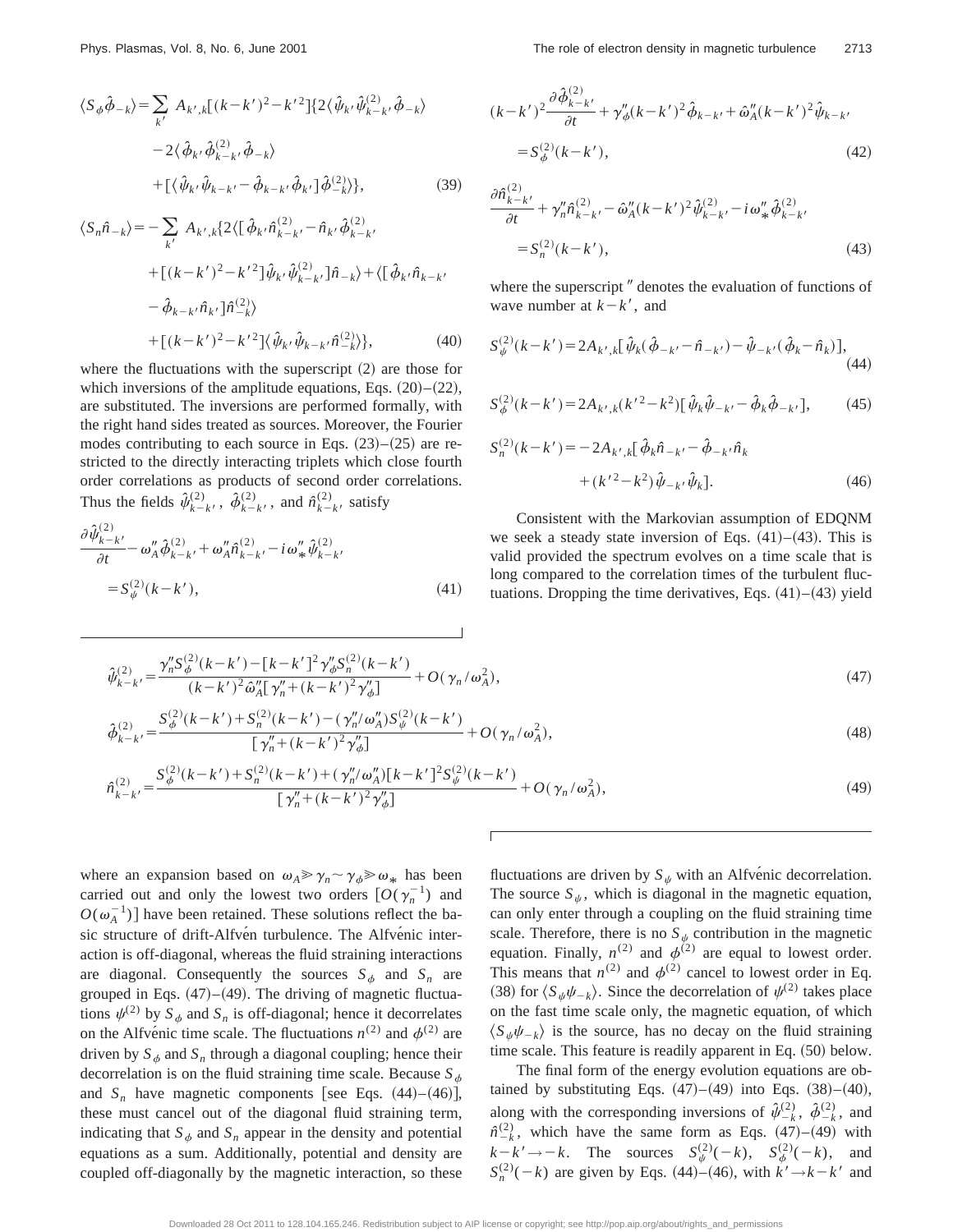$k \rightarrow -k'$ . Under the above substitutions, the source correlations given by Eqs.  $(38)–(40)$  now contain the Alfve $\acute{e}$ nic and fluid straining decorrelation terms explicitly displayed in Eqs.  $(35)$ – $(37)$ . Consequently the energy evolution equations are simply

$$
\frac{\partial k^2 |\hat{\psi}_k|^2}{\partial t} = 2k^2 \text{ Re}\langle S_{\psi} \hat{\psi}_{-k} \rangle,
$$

$$
\frac{\partial k^2 |\hat{\phi}_k|^2}{\partial t} = 2 \text{ Re}\langle S_{\phi} \hat{\phi}_{-k} \rangle,
$$

$$
\frac{\partial |\hat{n}_k|^2}{\partial t} = 2 \text{ Re}\langle S_n \hat{n}_{-k} \rangle.
$$

The right hand side of these equations will be examined to extract those terms having the structure of the Alfve $\acute{e}$ nic and fluid straining decorrelation terms in Eqs.  $(35)–(37)$ . This procedure then yields the expressions for  $\omega_A$ ,  $\hat{\omega}_A$ ,  $\gamma_n$ , and  $\gamma_{\phi}$ . In carrying out the substitutions, we note that  $\hat{\phi}^{(2)}$  and  $\hat{n}^{(2)}$  [Eqs. (48) and (49)] each contain terms of order  $\gamma^{-1}$ , and a term of order  $\omega_A^{-1}$  that is proportional to  $S_{\psi}^{(2)}$ . Normally the terms of order  $\omega_A^{-1}$  are higher order and can be neglected. However in Eq.  $(38)$ , the lowest order components of  $\hat{\phi}^{(2)}$  and  $\hat{n}^{(2)}$  cancel, and the higher order terms must be retained to recover the form of the Alfvénic decorrelation  $\omega_A$ . This necessitates the inclusion of the higher order terms in Eqs.  $(39)$  and  $(40)$  to maintain energy conservation. The energy evolution equations have a rich mathematical structure. They are valid in both the long and short wavelength limits. The exchanges of energy between these equations depends on six separate correlations representing, respectively, the magnetic, kinetic, and internal spectral energy densities  $k^2 |\hat{\psi}_k|^2$ ,  $k^2 |\hat{\phi}_k|^2$ , and  $|\hat{n}_k|^2$ , and cross correlations  $\langle \hat{\psi}_k \hat{\phi}_{-k} \rangle$ ,  $\langle \hat{\psi}_k \hat{n}_{-k} \rangle$ , and  $\langle \hat{n}_k \hat{\phi}_{-k} \rangle$ . These exchanges mix the individual energy densities in a process that combines the long time scale and short time scale responses of Eqs.  $(27)$  and  $(28)$ .

The energy evolution equations are given by

$$
\frac{\partial k^2 |\hat{\psi}_k|^2}{\partial t} = -2 \operatorname{Re} \sum_{k'} 4A_{k',k}^2 \{ G_A(k,k') - G_{A\phi}(-k',-k) + G_{A\phi}(-k',-k) + G_{A\phi}(-k+k',k') - G_{A\phi}(-k+k',k') \},
$$
\n(50)

$$
\frac{\partial k^2 |\phi_k|^2}{\partial t} = 2 \operatorname{Re} \sum_{k'} 2A_{k',k}^2 [(k-k')^2 - k'^2]
$$

$$
\times \left\{ 2G_{A\phi}(k,k') + 2G_{\phi\phi}(k,k') \right.
$$

$$
+ G_{\phi\phi}(-k',k-k') - G_{\psi}(-k',k-k')
$$

$$
- \frac{\gamma_n(-k)}{[\gamma_n(-k) + k^2 \gamma_\phi(-k)]}
$$

$$
\times G_A(-k',k-k') \left.\right\}, \tag{51}
$$

$$
\frac{\partial |\hat{n}_k|^2}{\partial t} = 2 \text{ Re} \sum_{k'} 2A_{k',k}^2 \Bigg\{ 2G_{\phi}(k,k') + 2G_{nn}(k,k') -2G_{nn}(-k',k-k') + [(k-k')^2 - k'^2] \Bigg\}
$$

$$
\times \Bigg[ -2G_{An}(k,k') + G_{\psi}(-k',k-k') - \frac{k^2 \gamma_{\phi}(-k)}{[\gamma_n(-k) + k^2 \gamma_{\phi}(-k)]} G_A(-k',k-k') \Bigg] \Bigg\}, \tag{52}
$$

where

$$
G_A(k,k') = \left( \frac{|\hat{\psi}_k|^2 [\langle \hat{\phi}_{-k'} \hat{\psi}_{k'} \rangle - \langle \hat{n}_{-k'} \hat{\psi}_{k'} \rangle] - |\hat{\psi}_{k'}|^2 [\langle \hat{\phi}_k \hat{\psi}_{-k} \rangle - \langle \hat{n}_k \hat{\psi}_{-k} \rangle]}{\omega_A''} \right),
$$
\n(53)

$$
G_{A\phi}(k,k') = \frac{\gamma_n''(k'^2 - k^2)}{\hat{\omega}_A''(k - k')^2} \left( \frac{|\hat{\psi}_{k'}|^2 \langle \hat{\phi}_{-k} \hat{\psi}_k \rangle - \langle \hat{\phi}_{-k'} \hat{\psi}_{k'} \rangle | \hat{\phi}_k|^2}{\left[\gamma_n'' + (k - k')^2 \gamma_{\phi}''\right]} \right) + \frac{\gamma_{\phi}''}{\hat{\omega}_A''} \left( \frac{(k'^2 - k^2)|\hat{\psi}_{k'}|^2 \langle \hat{\psi}_k \hat{\phi}_{-k} \rangle + \langle \hat{n}_{-k'} \hat{\psi}_{k'} \rangle | \hat{\phi}_k|^2 - \langle \hat{\phi}_{-k} \hat{n}_k \rangle \langle \hat{\psi}_{k'} \hat{\phi}_{-k'} \rangle}{\left[\gamma_n'' + (k - k')^2 \gamma_{\phi}''\right]},
$$
\n(54)

$$
G_{An}(k,k') = \frac{\gamma_n''}{\hat{\omega}_A''} \frac{(k'^2 - k^2)}{(k - k')^2} \left( \frac{|\hat{\psi}_{k'}|^2 \langle \hat{n}_{-k} \hat{\psi}_k \rangle - \langle \hat{\phi}_{-k'} \hat{\psi}_{k'} \rangle \langle \hat{\phi}_k \hat{n}_{-k} \rangle}{\left[\gamma_n'' + (k - k')^2 \gamma_{\phi}''\right]} \right) + \frac{\gamma_{\phi}''}{\hat{\omega}_A''} \left( \frac{(k'^2 - k^2)|\hat{\psi}_{k'}|^2 \langle \hat{\psi}_k \hat{n}_{-k} \rangle - \langle \hat{\phi}_{-k'}, \hat{\psi}_{k'} \rangle |\hat{n}_k|^2 + \langle \hat{n}_{-k} \hat{\phi}_k \rangle \langle \hat{\psi}_{k'} \hat{n}_{-k'} \rangle}{\left[\gamma_n'' + (k - k')^2 \gamma_{\phi}''\right]},
$$
\n(55)

$$
G_{\psi}(-k',k-k') = \left(\frac{\left[\left(k-k'\right)^2 - k'^2\right]\left[\left\langle\hat{\phi}_{-k},\hat{\psi}_{k'}\right\rangle\left\langle\hat{\phi}_{-k+k},\hat{\psi}_{k-k'}\right\rangle\right] + 2\left\langle\hat{\psi}_{k-k},\hat{n}_{-k+k'}\right\rangle\left\langle\hat{\psi}_{k},\hat{\phi}_{-k'}\right\rangle}{\left[\gamma_n(-k) + k^2\gamma_\phi(-k)\right]},
$$
\n(56)

Downloaded 28 Oct 2011 to 128.104.165.246. Redistribution subject to AIP license or copyright; see http://pop.aip.org/about/rights\_and\_permissions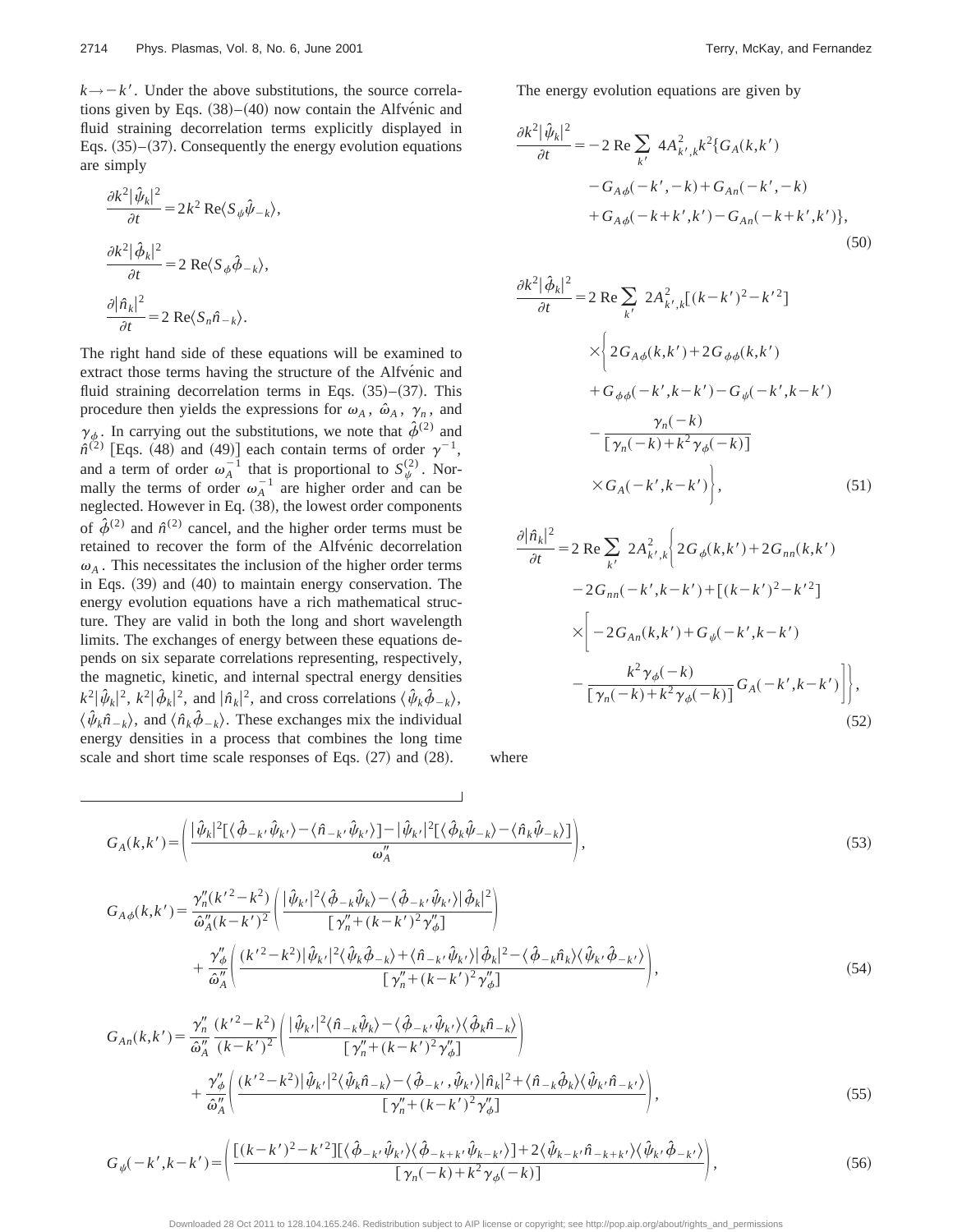$$
G_{\phi}(k,k') = \left(\frac{-(k'^2-k^2)\langle\hat{\phi}_k\hat{n}_{-k}\rangle\langle\hat{n}_k,\hat{\phi}_{-k'}\rangle + \langle\hat{n}_k,\hat{\phi}_{-k'}\rangle|\hat{n}_k|^2 - \langle\hat{\phi}_k\hat{n}_{-k}\rangle|\hat{n}_{k'}|^2}{\left[\gamma''_n + (k-k')^2\gamma''_{\phi}\right]}\right),\tag{57}
$$

$$
G_{\phi\phi}(k,k') = \left( \frac{(k'^2 - k^2)|\hat{\phi}_k|^2 |\hat{\phi}_{k'}|^2 + \langle \hat{n}_{-k'}\hat{\phi}_{k'} \rangle |\hat{\phi}_k|^2 - \langle \hat{\phi}_{-k}\hat{n}_k \rangle |\hat{\phi}_{k'}|^2}{[\gamma_n'' + (k - k')^2 \gamma_{\phi}'' ]} \right),
$$
\n(58)

$$
G_{nn}(k,k') = \left(\frac{(k'^2 - k^2)\langle\hat{\phi}_k\hat{n}_{-k}\rangle|\hat{\phi}_{k'}|^2 + \langle\hat{n}_{-k'}\hat{\phi}_{k'}\rangle\langle\hat{\phi}_k\hat{n}_{-k}\rangle - |\hat{n}_k|^2|\hat{\phi}_{k'}|^2}{\left[\gamma''_n + (k - k')^2\gamma''_{\phi}\right]}\right).
$$
(59)

Equations  $(50)$ – $(52)$  conserve the total energy  $\sum (k^2 |\hat{\psi}_k|^2 + k^2 |\hat{\phi}_k|^2 + |\hat{n}_k|^2)$ . The magnetic, kinetic, and internal energies are not conserved separately. Consequently, the conservative nature of Eqs.  $(50)$ – $(52)$  is manifest when the three equations are summed and a summation over *k* is performed. The terms of the magnetic equation,  $G_A$ ,  $G_{A\phi}$ , and  $G_{An}$ , sum to zero only with their counterparts in the kinetic and internal energy equations. These terms decorrelate on the Alfvenic time scale. They only conserve energy across equations, reflecting the fact that the Alfvenic interactions convert energy from one form (magnetic, kinetic, internal) to another. The two terms  $G_{\phi\phi}$  in the kinetic energy equation add to zero upon summation over *k*. The same is also true for the terms  $G_{nn}$  in the internal energy equation. These terms decorrelate on the fluid straining time scale. They conserve energy within single equations, reflecting the fact that the fluid straining interaction can transfer energy spectrally from one scale to another without converting the form of energy. There is one fluid straining term,  $G_{\psi}$ , that involves conversion between the kinetic and internal energies. The term  $G_{\phi}$  from the density equation vanishes directly upon summation over *k*. The terms in which the wave number dependence is indicated by the pair  $(-k^{\prime}, k-k^{\prime})$  do not depend on any correlation or spectral energy density at the wave number *k*. These terms are often referred to as incoherent, or as turbulence production terms. They are required for conservative spectral transfer of energy. This type of term enters in both Alfvénic and fluid straining terms, indicating that both carry energy from one scale to another. However, the Alfvénic terms do so by converting energy, whereas the fluid straining terms need not produce conversion. From statistical mechanics considerations, the spectral energy transfer is from large scale to small scale.<sup>7</sup>

As indicated earlier, spectral transfer in the magnetic energy equation is governed solely by Alfvénic interactions; no term in this equation decorrelates with fluid straining rates  $\gamma_n$  or  $\gamma_\phi$  (the fluid straining factors in  $G_{A\phi}$  and  $G_{An}$  effectively cancel). For strongly nonlocal triads, the terms in  $G_A$ proportional to  $|\hat{\psi}_k|^2$  cancel with corresponding terms in  $G_{A\phi}$  and  $G_{An}$ , indicating that these terms favor spectral transfer that is local in wave number space. Indeed local energy transfer is favored by Eqs.  $(50)–(52)$ . Note that every term in the magnetic equation depends on at least one cross correlation. This again reflects the fact that magnetic energy passes from one scale to another only through a conversion to other energy forms. In contrast, there is a term in the kinetic energy equation that depends solely on the potential autocorrelation. This term is involved in the spectral transfer of kinetic energy without conversion to other energy forms. The kinetic and internal energy evolution equations have terms that decay on both the Alfvenic and fluid straining time scales. In the kinetic energy equation the Alfvénic term dominates except near the inner scale. In the internal energy equation the inverse is true and the fluid straining term dominates except near the inner scale. The details of these balances require the forms of  $\omega_A$ ,  $\hat{\omega}_A$ ,  $\gamma_n$ , and  $\gamma_{\phi}$  and the spectra. This aspect of the energy evolution equations will therefore be deferred until these quantities are derived.

We now obtain expressions for the decorrelation rates  $\omega_A$ ,  $\hat{\omega}_A$ ,  $\gamma_n$ , and  $\gamma_\phi$ . From Eq. (36),  $k^2 \hat{\omega}_A$  can be extracted from Eq.  $(51)$  as the sum of all factors multiplying the correlation  $\langle \hat{\psi}_k \hat{\phi}_{-k} \rangle$ . However  $k^2 \hat{\omega}_A$  can also be extracted from Eq. (52) as the sum of factors multiplying  $\langle \hat{\psi}_k \hat{n}_{-k} \rangle$ . Consistency with Eq.  $(27)$  demands that only those factors that yield the same result contribute to the definition of  $\hat{\omega}_A$ . The remaining factors contribute to spectral transfer, but not as a coherent decay incorporated on the left hand side of Eqs.  $(36)$  and  $(37)$ . Likewise,  $\omega_A$  is extracted from Eq.  $(50)$  as the sum of factors multiplying the correlation  $\langle \hat{\psi}_k \hat{\phi}_k \rangle$  that also appear as factors multiplying  $-\langle \hat{\psi}_{-k} \hat{n}_k \rangle$ . Starting with the kinetic energy, Eq.  $(51)$ , we obtain

$$
\hat{\omega}_{A}k^{2} = \sum_{k'} \frac{4A_{k',k}^{2}[(k-k')^{2} - k'^{2}](k'^{2} - k^{2})|\hat{\psi}_{k'}|^{2}}{\hat{\omega}_{A}''(k-k')^{2}}.
$$
\n(60)

This expression is valid in both the long and short wavelength limits. It has the typical structure for decorrelation rates in EDQNM and other statistical closures, with the rate appearing recursively as a decorrelation within a spectrum sum on the right hand side of its defining equation. The nonlocality of the Alfvénic decorrelation allows the approximation  $k' \le k$ , under which  $\hat{\omega}_A'' \approx \hat{\omega}_A$  and

$$
(\hat{\omega}_A)^2 \cong -\sum_{k'} (\mathbf{k'} \times \mathbf{z} \cdot \mathbf{k})^2 |\hat{\psi}_{k'}|^2.
$$
 (61)

This expression is dimensionally equivalent to the heuristic treatment of the Alfvenic decorrelation introduced in the preceding section [e.g., in Eqs.  $(9)–(11)$ ] but differs in three crucial ways. First, from Eq.  $(61)$ ,  $\hat{\omega}_A$  is imaginary, indicating that  $\hat{\omega}_A$  in fact describes a decorrelation process and is not a coherent oscillation. Second the fluctuation enters the right hand side of Eq.  $(61)$  as the absolute value squared,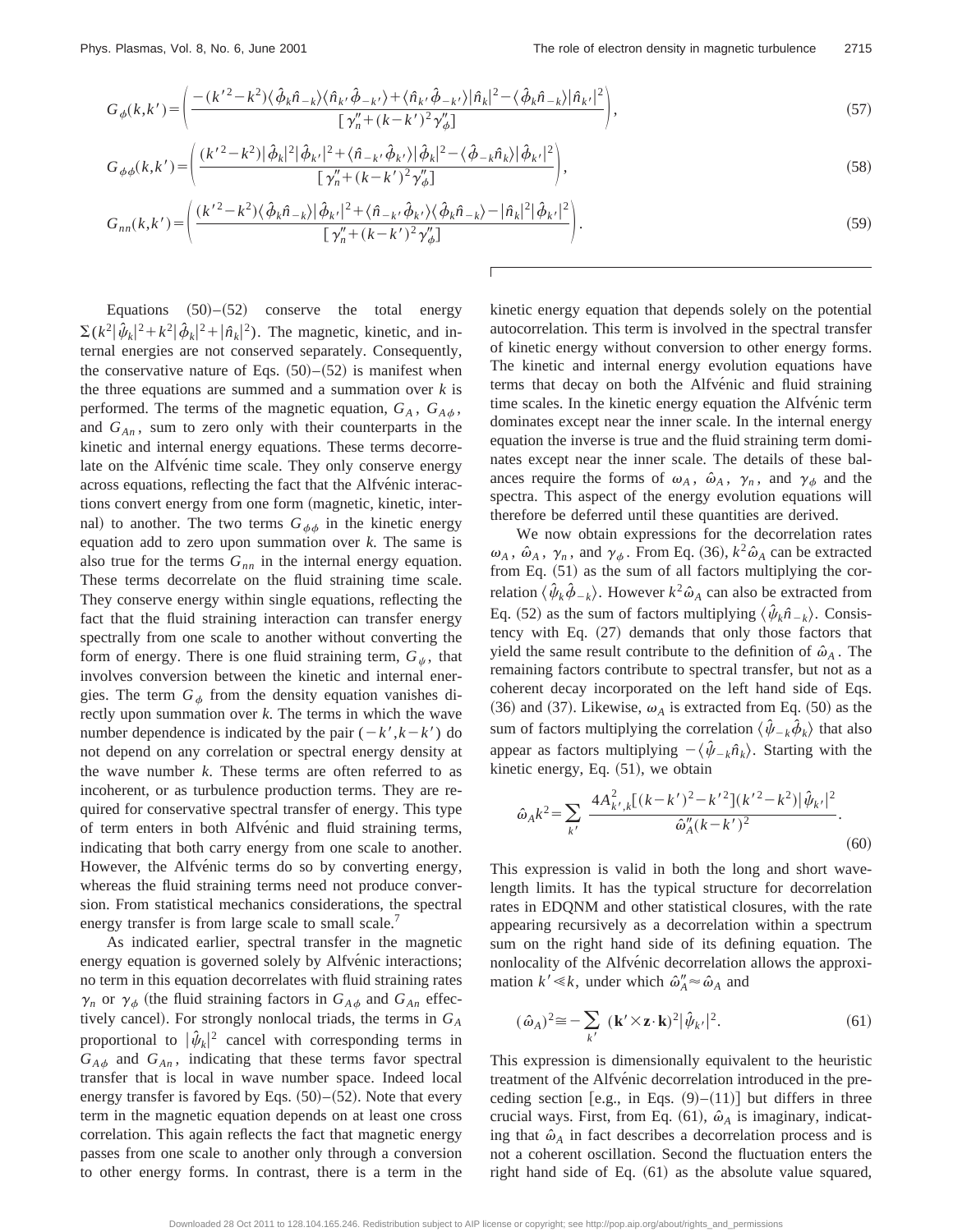reflecting the well known fact that oppositely propagating Alfvénic disturbances are required for decorrelation. Finally, the spectrum sum indicates that the magnetic field on which these disturbances propagate is a superposition of Fourier components. Provided the spectral index for the magnetic energy is less than  $-1$  this sum is dominated by the smallest wave numbers. The internal energy evolution equation also yields an expression for  $-\hat{\omega}_A k^2$ , obtained as the factor multiplying the correlation  $\langle \hat{\psi}_k \hat{n}_{-k} \rangle$ . The expression is identical to Eq.  $(60)$ .

The Alfvénic decorrelation of the magnetic equation  $-\hat{\omega}_A k^2$  is found from factors in Eq. (50) proportional to  $\langle \hat{\phi}_k \hat{\psi}_{-k} \rangle$ , which also appear as factors proportional to  $\langle \hat{n}_k \hat{\psi}_{-k} \rangle$ :

$$
-\omega_A k^2 = \sum_{k'} 4A_{k',k}^2 k^2 \left\{ \frac{|\hat{\psi}_{k'}|^2}{\omega_A''} - \frac{\gamma_{\phi''} \langle \hat{\phi}_{k'} \hat{n}_{-k'} \rangle}{\hat{\omega}_A'' \left[ \gamma_n'' + (k - k')^2 \gamma_{\phi''} \right]} \right\}.
$$
\n(62)

From the expressions for  $\gamma_{\phi}$  and  $\gamma_n$  derived below, the second term is negligible. Consequently  $\omega_A^2 = \hat{\omega}_A^2$  and  $\omega_A =$  $\pm \hat{\omega}_A$ . For the lower branch,

$$
\omega_A = -\hat{\omega}_A = \hat{\omega}_A^*,\tag{63}
$$

which is the form of the Alfvenic decorrelation in the threewave interaction model of Eqs.  $(6)-(8)$  when  $k_0 \ll k$ . This symmetry of the basic equations dictates the choice of the lower branch.

The fluid straining decorrelation rates are obtained in a similar fashion. They apply to diagonal terms, or spectral energy densities, rather than cross correlations. The rate  $\gamma_{\phi}$ is obtained from Eq.  $(51)$  as the factor multiplying the kinetic energy density  $k^2 |\hat{\phi}_k|^2$ ,

$$
k^{2}\gamma_{\phi} = \sum_{k'} \frac{4A_{k',k}^{2}[(k-k')^{2} - k'^{2}]}{[\gamma''_{n} + (k-k')^{2}\gamma''_{\phi}]}
$$
  
 
$$
\times \left\{ \frac{-(k'^{2} - k^{2})\gamma''_{n}(\hat{\psi}_{k'}\hat{\phi}_{-k'})}{(k-k')^{2}\hat{\omega}''_{A}} + (k'^{2} - k^{2})|\hat{\phi}_{k'}|^{2} + \langle \hat{\phi}_{k'}\hat{n}_{-k'} \rangle \right\}.
$$
 (64)

The rate  $\gamma_n$  is obtained from Eq. (52) as the factor multiplying the internal energy density  $|\hat{n}_k|^2$ ,

$$
\gamma_n = \sum_{k'} \frac{4A_{k',k}^2 |\hat{\phi}_{k'}|^2}{\left[\gamma_n'' + (k - k')^2 \gamma_{\phi}''\right]}.
$$
\n(65)

These equations must be evaluated jointly in either the long or short wavelength limit. For  $k \le 1$ ,  $\gamma_{\phi} k^2 \le \gamma_n$ , and Eq. (65) yields

$$
\gamma_n = \sum_{k'} \frac{4A_{k',k}^2 |\hat{\phi}_{k'}|^2}{\gamma_n''},\tag{66}
$$

with  $\gamma_{\phi} \sim k^2 \gamma_n$ . Equation (66) is a typical eddy damping expression in EDQNM. Because the nonlocal coupling of disparate-sized eddies corresponds to a distortion-free sweeping of small eddies by large eddies, the summation in Eq. (66) is limited to local triads with  $k \sim k'$ . Dimensionally,  $\gamma_n \sim k^2 \hat{\phi}_k$ , which is an eddy turnover rate. For  $k \ge 1$ ,  $k^2 \gamma_{\phi}$  $\gg \gamma_n$ , and Eq. (64) yields

$$
k^{2}\gamma_{\phi} = \sum_{k'} \frac{4A_{k',k}^{2}[(k-k')^{2} - k'^{2}](k'^{2} - k^{2})|\hat{\phi}_{k'}|^{2}}{(k-k')^{2}\gamma_{\phi}''},
$$
\n(67)

with  $\gamma_n \sim \gamma_\phi / k^2$ . This expression is subject to the same triad restriction as that of Eq.  $(66)$ , and leads to a decorrelation rate that is also an eddy turnover rate.

#### **IV. SPECTRAL LAWS**

From the scalings of the spectrum equations, Eqs.  $(50)$ –  $(51)$ , we can obtain inertial range power laws for the spectral energy densities. Following Obukov, we solve simple asymptotic balances between scale-independent dissipation rates and the dominant spectral transfer rate of each equation. The dissipation rate is equal to an energy input rate created by external forcing at the outer scale. In accordance with the notion of spectral energy transfer that is local in wave number space we take  $k \sim k'$ . For  $\omega_A$ ,  $\hat{\omega}_A$ ,  $\gamma_n$ , and  $\gamma_{\phi}$  we use the values obtained in the preceding section, with the Alfvénic rates governed by magnetic fluctuations near the outer scale  $k_0 \ll k$ . Where equipartition is indicated by the nonlinear eigenmodes, we assume that the dissipation rate is equal in the two equations whose energies are in equipartition. The equipartition assumption is then verified *a posteriori* from the balances, which must yield identical power laws for the two energy densities. To determine which term dominates from the right hand side of each energy equation, we examine asymptotic limits for  $k \rightarrow 0$  and  $k \rightarrow \infty$ . A balance with any selected term establishes power law dependencies for each energy, or equivalently, for each fluctuation amplitude. These dependencies can be substituted into the remaining terms. Only if the remaining terms vanish in the appropriate asymptotic limit, is the balance with the selected term a dominant balance.

We begin with the long wavelength limit, and verify the power laws previously predicted from a heuristic analysis like that of Sec.  $II<sup>1</sup>$  We consider first the magnetic equation, Eq. (50), and note that with  $\gamma_n \gg \gamma_\phi$ , we must consider terms that go as  $k^6 \hat{\psi}^3 \hat{\phi}$ ,  $k^6 \hat{\psi} \hat{\phi}^3$ ,  $k^6 \hat{\psi}^3 \hat{n}$ , and  $k^6 \hat{\psi} \hat{\phi}^2 \hat{n}$ . We ignore the phase content of the correlations in Eq.  $(50)$  and deal only with amplitudes. For the Alfvenic eigenmode in the long wavelength regime [Eqs.  $(29)–(31)$ ],  $\hat{\psi}$  and  $\hat{\phi}$  have equal amplitude, reducing the balances to two. The balance involving  $\hat{\psi}$  and  $\hat{\phi}$  is dominant, as will be apparent once *n* is determined from the internal energy equation. Therefore,

$$
\epsilon = A_{k',k}^2 k^2 \frac{|\hat{\psi}_{k'}|^2 \langle \hat{\psi}_{k'} \hat{\phi}_{-k'} \rangle}{\omega_A''} \approx \frac{k B_k^3 V_k}{B_{k_0}},
$$
(68)

where  $B_{k_0} = k_0 \hat{\psi}_{k_0} = V_A$ . Under equipartition,  $B_k \approx V_k$ , yielding

$$
E_M(k) = \frac{B_k^2}{k} = \frac{\epsilon^{1/2} B_{k_0}^{1/2}}{k^{3/2}}.
$$
 (69)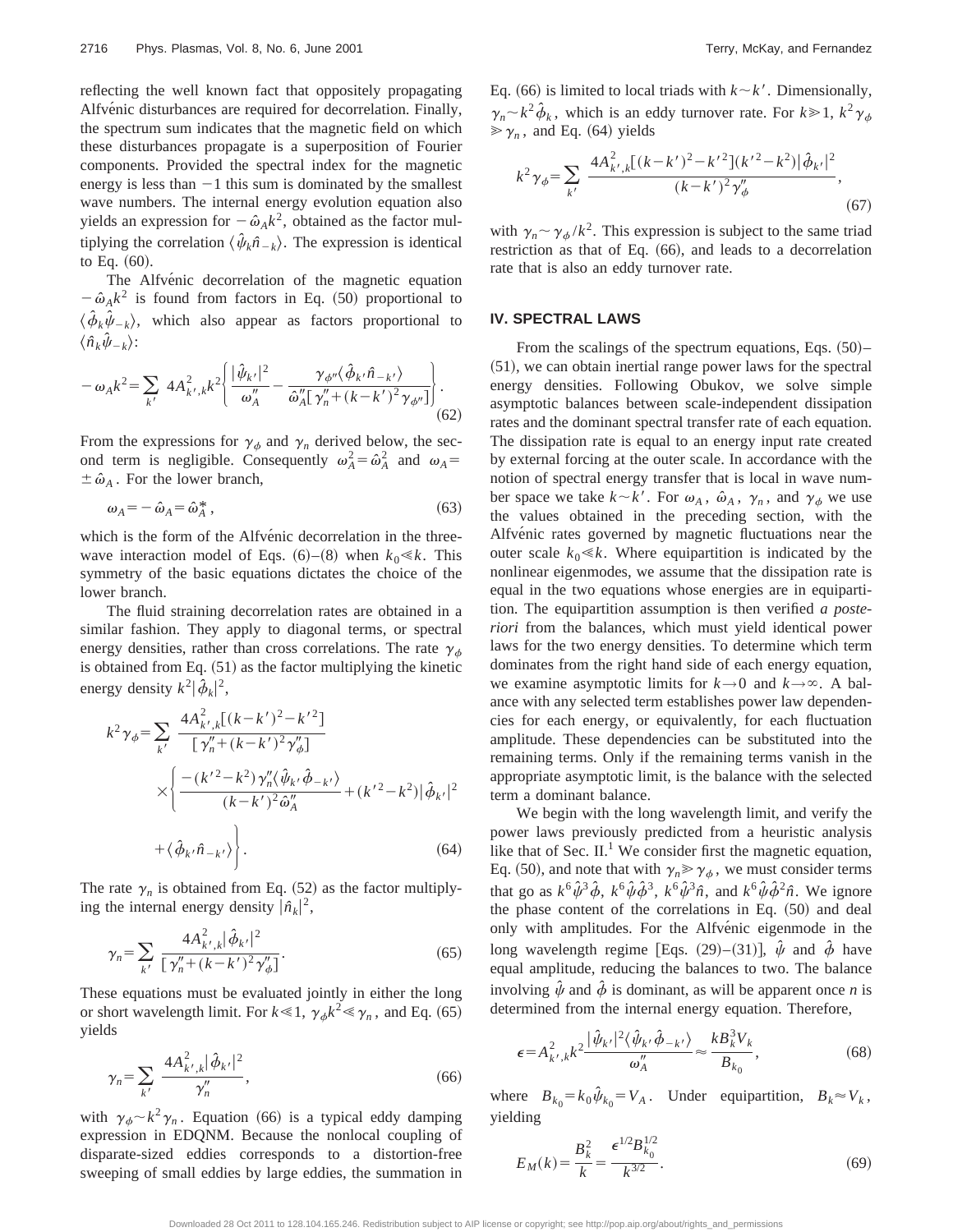In the kinetic energy equation we must confront the possibility of competition between spectral transfer rates governed by the Alfve $\phi$ nic decorrelation (involving  $G_{A\phi}$  and  $G_A$ ) and those governed by the fluid straining decorrelation (involving  $G_{\phi\phi}$  and  $G_{\psi}$ ). The former go as  $\hat{\psi}\hat{\phi}^3/\hat{\omega}_A$ , while the latter go as  $k^2\hat{\phi}^4/\gamma_n$ . For equipartition of  $\hat{\psi}$  and  $\hat{\phi}$  the ratio of the former to the latter is  $\gamma_n / k^2 \hat{\omega}_A$ . For the dominant balance of Eq. (68),  $\gamma_n / \hat{\omega}_A \sim (k/k_0)^{-1/4}$ , and is small in an inertial range. However,  $k^{-2}$  can be very large for a spectrum whose outer scale is 12 orders of magnitude larger than the ion gyroradius. Consequently, the Alfvénic terms dominate, leading to a balance

$$
\epsilon = A_{k',k}^2 [(k-k')^2 - k'^2] \frac{(k'^2 - k^2)}{(k-k')^2} \frac{|\hat{\phi}_{k'}|^2 \langle \hat{\psi}_{k'} \hat{\phi}_{-k'} \rangle}{\omega_A''}
$$
  

$$
\approx \frac{k V_k^3 B_k}{B_{k_0}},
$$
 (70)

and a spectrum  $E_K(k) = E_M(k)$ . The equipartition of the eigenmode is thus justified by the spectrum balances. The internal energy equation also has a competition between the Alfvénic and fluid straining decorrelation rates. Here terms whose decorrelation is governed by the former have an extra factor of  $k^2$ . Consequently the fluid straining terms dominate, leading to the balance

$$
\epsilon_{I} = A_{k',k}^{2} \frac{|\hat{n}_{k'}|^{2} |\hat{\phi}_{k'}|^{2}}{\gamma_{n}''} \approx \frac{k^{2} V_{k}^{2} n_{k}^{2}}{k V_{k}} = k V_{k} n_{k}^{2}.
$$
 (71)

The fluid straining terms with a single factor of  $\phi$  go as  $k^2 \hat{n}_k^3 / V_k$ , and are found to be subdominant when checked with the scaling of Eq.  $(71)$ . The balance of Eq.  $(71)$  is that of a passive scalar. The spectrum is

$$
E_I(k) = \frac{n_k^2}{k} = \frac{\epsilon_I}{\epsilon^{1/4} B_{k_0}^{1/4} k^{7/4}}.
$$
 (72)

The density decays more steeply than the other two spectra. Despite assertions to the contrary,  $^{19}$  a passive scalar has the same spectral index as the advecting flow only for the special case of  $-5/3$ .

We consider now the short wavelength regime, starting with the magnetic equation. From the preceding section  $\gamma_{\phi}$  $\gg \gamma_n$  in this limit. All denominators of  $G_{A\phi}$  and  $G_{An}$  go as  $k^2\gamma_\phi''$ , making all terms small except the first of the terms proportional to  $\gamma''_{\phi}/\hat{\omega}_A$  in each of  $G_{A\phi}$  and  $G_{An}$ . These go as  $\hat{\psi}^3 \hat{\phi}/\hat{\omega}_A$  and  $\hat{\psi}^3 \hat{n}/\hat{\omega}_A$ . The four terms of  $G_A$  also have one or the other of these forms. The dominant term is  $\hat{\psi}^3 \hat{n}/\hat{\omega}_A$ because fewer factors of *k* are absorbed to convert  $\hat{\psi}_k$  to  $B_k$ and  $\hat{\phi}_k$  to  $V_k$ . The dominance can be verified *a posteriori* once  $\hat{\psi}_k$ ,  $\hat{\phi}_k$ , and  $\hat{n}_k$  are determined. Appealing to the Alfve $\phi$  is eigenvector in the high  $k$  limit, we assume equipartition of  $\hat{n}_k$  and  $B_k$ . Thus, from the dominant balance

$$
\epsilon = A_{k',k}^2 k^2 \frac{|\hat{\psi}_k|^2 \langle \hat{\psi}_{k''} \hat{n}_{-k''} \rangle}{\omega_A''} \approx \frac{k^2 B_k^3 n_k}{B_{k_0}} \approx \frac{k^2 B_k^4}{B_{k_0}},\tag{73}
$$

the spectrum is

$$
E_M(k) = \frac{B_k^2}{k} = \frac{\epsilon^{1/2} B_{k_0}^{1/2}}{k^2}.
$$
 (74)

In passing from long to short wavelengths the magnetic spectrum steepens from  $k^{-3/2}$  to  $k^{-2}$ . The assumption of equipartition can be verified by calculating the spectrum of  $\hat{n}_k^2$ from the density equation. Repeating the arguments used for the magnetic equation, of the terms of Eq.  $(52)$  that decorrelate on the Alfve<sup>nic</sup> time scale, those that go as  $\hat{\psi}^3 \hat{n}/\hat{\omega}_A$  are largest. Of the terms that decorrelate on the fluid straining time scale, the first terms of  $G_{\psi}$  and  $G_{\phi}$  are the largest. With its multiplicative factors, the former goes as  $A^2k^2\hat{\phi}^2\hat{\psi}^2/\gamma$ , while the latter go as  $A^2V\hat{n}^2$ . Once  $V_k$  is determined these terms will be found to be smaller than  $A^2 k^2 \hat{\psi}^3 \hat{n}/\hat{\omega}_4$ . Hence the dominant balance is

$$
\epsilon = A_{k',k}^2 k^2 \frac{(k'^2 - k^2)}{(k - k')^2} \frac{|\psi_{k'}|^2 \langle \psi_{k'} \hat{n}_{-k'} \rangle}{\hat{\omega}_A''}.
$$
 (75)

Assuming the partition of the Alfve<sup>nic</sup> eigenvector  $k\hat{\psi}_k$  $=\hat{n}_k$ , this balance yields  $E_I(k) = E_M(k)$ , confirming the equipartition assumption. In Eq.  $(75)$ , the density enters in a correlation with  $\hat{\psi}_k$ . As with all cross correlations there is a phase angle. However, from the Alfvénic eigenvector, the cosine of the angle is unity. Turning to the kinetic energy equation, we note that the terms in  $G_{A\phi}$ ,  $G_{\phi\phi}$ , and  $G_{\psi}$  with a factor of  $(k'^2 - k^2)$  or  $[(k - k')^2 - k'^2]$  are larger than the other terms. These terms go as  $A^2 k^2 \hat{\psi}^3 \hat{\phi} / \hat{\omega}_A$ ,  $A^2 k^2 \hat{\phi}^4 / \gamma_{\phi}$ , and  $A^2k^2\hat{\phi}^2\hat{\psi}^2/\gamma_{\phi}$ . The second term dominates, yielding

$$
\epsilon_{K} = A_{k',k}^{2} [(k-k')^{2} - k'^{2}] \frac{(k'^{2} - k^{2})}{(k-k')^{2}} \frac{[\partial_{k'}|^{2} |\phi_{k'}|^{2}]}{\gamma''_{\phi}}
$$
  

$$
\approx kV_{k}^{3}.
$$
 (76)

This is the balance of the Kolmogorov spectrum, from which

$$
E_K(k) = \frac{\epsilon_K^{2/3}}{k^{5/3}}.\tag{77}
$$

Under this dependence, it is readily verified that the subdominant terms are indeed smaller. There is clearly a dramatic change in the way in which kinetic energy is cascaded in the long and short wavelength limits. In the former it is cascaded principally through the Alfvénic coupling, undergoing a continuous conversion and reconversion process with the magnetic energy. In the short wavelength regime, self-advection of flow dominates, and kinetic energy is transferred between scales with negligible coupling to the magnetic field.

The spectral laws of the long wavelength regime cease to hold at a critical wave number that is less than unity. Returning to the discussion immediately following Eq.  $(69)$ , the Alfvénic and fluid straining terms in the kinetic energy equation become equal when  $\gamma_n / k^2 \hat{\omega}_A = 1$ . Solving this expression for *k* yields the critical wave number  $k_{\text{crit}} = L^{-1/9}$ , where *L* is the outer scale normalized to the ion gyroradius. If the outer scale is 12 decades removed from the scale of the gyroradius, as in the ISM, the critical wave number is  $k_{\text{crit}}$  $=10^{-4/3}$ . At this wave number fluid straining takes over in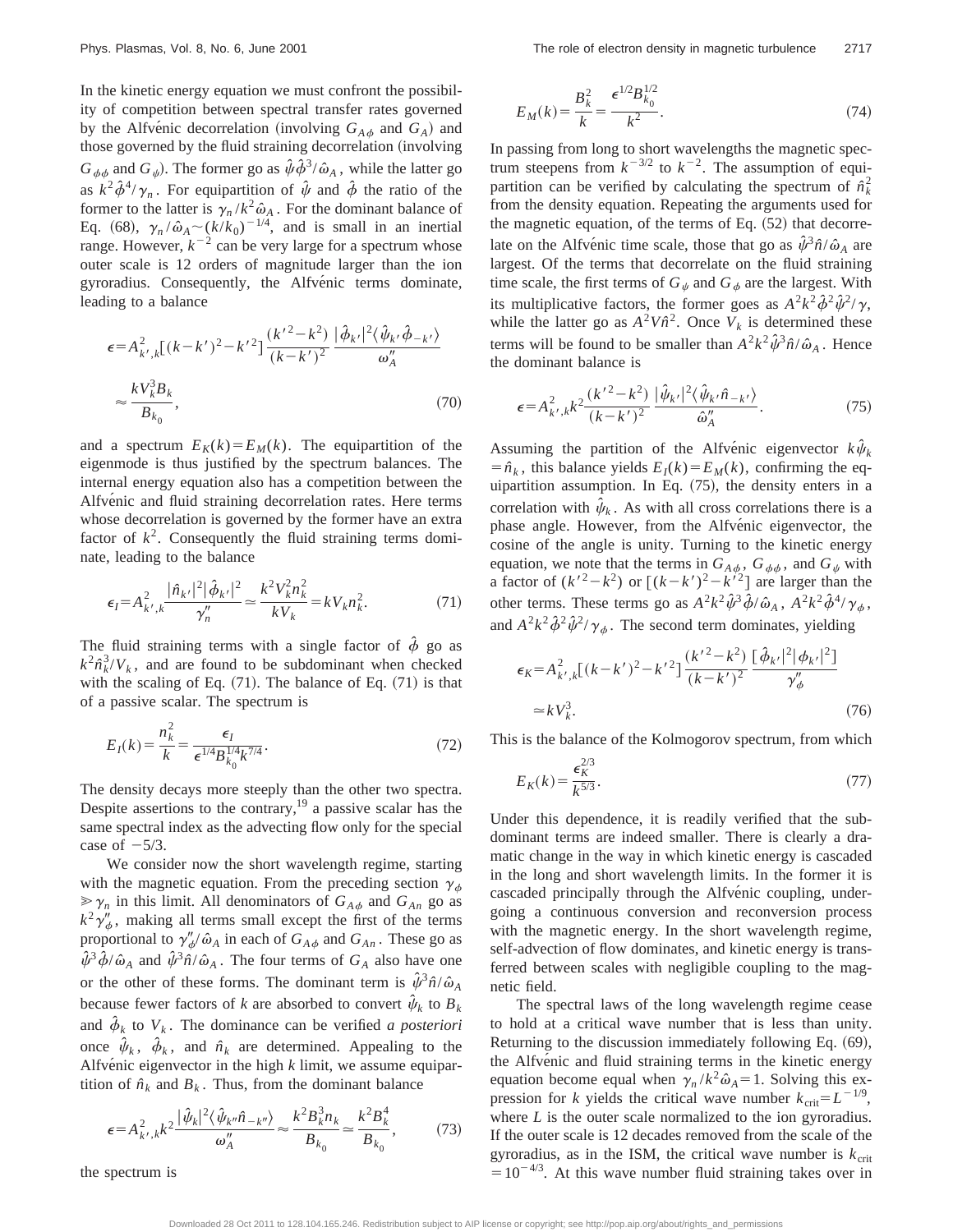the kinetic energy equation. Because  $\gamma_n$  remains smaller than  $\gamma_{\phi}$  the fluid straining term in the energy balance has an additional factor of  $k^2$  relative to the balance at  $k \ge 1$ . This produces a steep decay of kinetic energy with  $E_K(k) \sim k^{-3}$ . Provided the fluid straining term of the internal energy equation remains dominant, the internal energy decay levels off until the Alfvénic term becomes important. This behavior allows the internal energy to become larger than the kinetic energy. Once this happens, the magnetic energy drops more sharply, allowing equipartition with the internal energy. The physics of this transition subrange is clearly complicated, and many terms from Eqs.  $(50)–(52)$  potentially come into play. Analysis of this subrange will be undertaken in a future publication. The wave number at which the  $k \geq 1$  spectral laws begin to emerge depends on the details of the transition subrange.

Given the complexities of the nonlinear inertial interactions probed in this paper, we have not included dissipation in the analysis. Yet for applications such as interstellar turbulence it is worth considering at what wave number dissipation might occur relative to other features such as those discussed above. Recently, Leamon *et al.* have inferred the threshold wave number of the dissipation range in interplanetary turbulence at one  $AU<sup>20</sup>$ . The issue has its own complexities, particularly since the apparent isotropy of the dissipation range strongly suggests kinetic processes, including cyclotron resonance damping, ion and electron Landau damping, and kinetic Alfven wave excitation. The onset of the dissipation range is seen as a break in the spectral index of the *frequency* spectrum from a value  $-1.67$  to  $-2.91$ . The corresponding wave number is placed between  $k=0.2$  and 0.3. The critical wave number derived in the preceding paragraph for the transition from Alfvenic to fluid straining decorrelation in the kinetic energy equation falls at a somewhat lower wave number of  $k_{\text{crit}}=0.04$ . Consequently it is possible that the inertial (nonlinear) kinetic Alfvén wave physics presented in this paper enters the cascade before dissipation. However, these critical wave numbers are sufficiently close that, given uncertainties, both processes may be involved in the interstellar index of  $-1.9$ , which after all, is much less steep than the interplanetary index of  $-2.9$ . Clearly the role of dissipation in nonlinear interactions near the inner scale is an important issue for future consideration.

The spectral indices derived above are meaningful only if there is a sufficiently large spectral subrange in which the balances can become dominant. However, even in the absence of such a subrange, the asymptotic balances indicate which interactions tend to dominate, and the approximate outcome in terms of energy partitions. The analysis assumes appropriate forcing in all three equations, but it can be used to infer what happens when a single field is forced, as is done in the simulations described in the next section. For example, if the magnetic fluctuation is the only field that is externally forced, it can be expected that the field to which it couples Alfvénically will be nonlinearly excited, and its energy will be brought into equipartition with the magnetic energy. Thus in the long wavelength regime, the kinetic energy will be forced into an equipartition with the magnetic energy. Without external forcing or an advective source from an equilibrium gradient, the density will be excited only through the Alfve´nic coupling of  $G_{An}$ . This coupling is weak for  $k \ll 1$ , while the turbulent advection, which depletes internal energy by cascading it to dissipated scales, is strong. Consequently, the internal energy will be small compared to the magnetic and kinetic energies. In the short wavelength regime the roles of kinetic and internal energy reverse. The Alfvénic coupling of *n* and *B* through  $G_{An}$  and  $G_A$  now dominates the advection of density, and the internal energy is nonlinearly excited to equipartition with the magnetic field. For kinetic energy the Alfve<sup>nic</sup> coupling through  $G_{A\phi}$  and  $G_A$  is now weaker than self-advection, which acts to deplete kinetic energy by cascading it to dissipated scales. Hence, the kinetic energy falls to a level that is below that of magnetic and internal energies. The decoupling of kinetic energy and the strong interaction of magnetic field and density through kinetic Alfven disturbances, is precisely the situation described by the CEMT model of earlier studies. $16,21$ 

#### **V. NUMERICAL ILLUSTRATIONS**

The general behavior described in the preceding sections is evident from numerical results using a spectral code to solve the basic dynamical equations. The same code was used in Ref. 7 to measure the turbulent response, or characteristic decorrelation rates, associated with nonlinearities of the model. Details of the code are given in that reference. From those studies, the basic energy balances of the long wavelength regime, Eqs.  $(68)$ ,  $(70)$ , and  $(71)$ , were verified numerically. The simulations did not have sufficient spatial resolution to measure spectral indices. Even in high resolution simulations it is difficult to distinguish between the indices that differ only slightly, e.g.,  $k^{-3/2}$  vs  $k^{-5/3}$ . However, from large ensembles tracking the temporal response to perturbations, it was possible to clearly distinguish the fluid straining rate in the denominator of Eq.  $(71)$  from the Alfve $\acute{e}$ nic rates in the denominators of Eqs.  $(68)$  and  $(70)$ . These methods established that the Alfvénic and fluid straining decorrelation rates are given, to good accuracy, by Eqs.  $(61)$  and  $(66)$ , and that the characteristic frequencies of responses are based on the decorrelation rates according to Eqs.  $(27)$  and  $(28)$ . Moreover, these studies verified the structure of the response function eigenvectors, Eqs.  $(29)$ – $(34)$ .

Here we examine the energy transfer dynamics and partitions that characterize long and short wavelength limits as illustrations of the physics presented in earlier sections. In the numerical solutions the magnetic field was the only fluctuation with forcing, creating the situation described at the end of the preceding section where the kinetic and internal energies are excited solely by coupling across fields. The forcing was accomplished through a linear instability drive introduced into the magnetic energy equation. Unstable modes were typically restricted to a single wave number at long wavelength. Hyper dissipative damping was used in all three fields to dissipate energy at the smallest scales. The solutions were run until the instability was saturated by nonlinear spectral transfer, and a steady state was reached. At this point an energy transfer diagnostic was turned on. The energy transfer diagnostic records the rate of energy transfer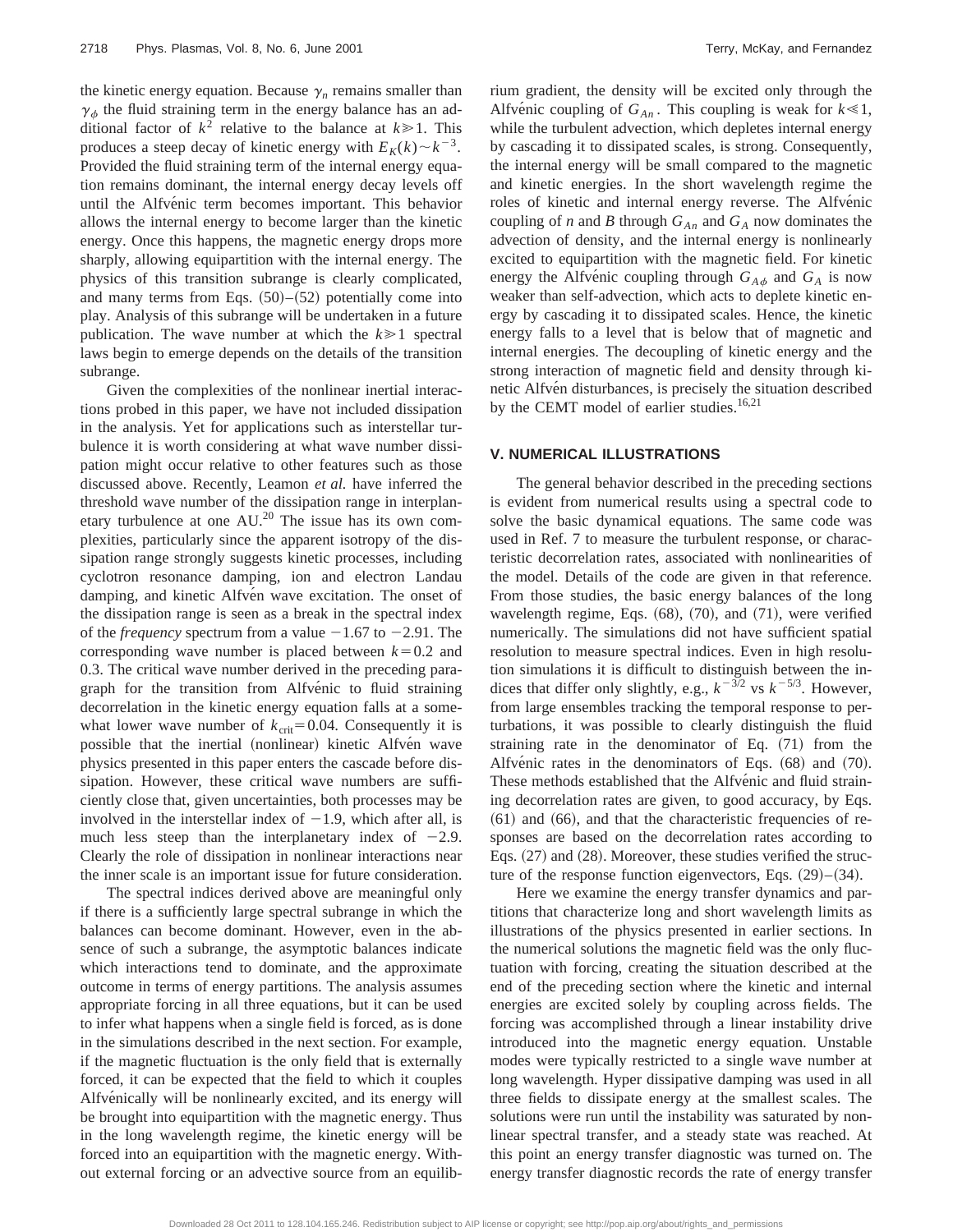

FIG. 2. Percent of energy transfer from the magnetic equation going to fluctuations of flow (circles) and density (squares) as a function of  $\alpha$ . The parameter  $\alpha$  sweeps wavelength regimes, with  $\alpha \leq 1$  representing a spectrum in the long wavelength regime and  $\alpha=1$  representing a short wavelength spectrum.

into and out of annular bands in the two-dimensional space of  $k_x$  and  $k_y$  for the three forms of energy (magnetic, kinetic, and internal). The procedure was repeated for spectral ranges lying entirely within long and short wavelength subranges, or in the transition region between the subranges. The sampling of these subranges was varied continuously with the parameter  $\alpha$  defined from the normalization used in Ref. 12 for the basic model equations. The parameter  $\alpha$  is the wave number squared of the longest wavelength mode normalized to the ion gyroradius squared. For  $\alpha=10^{-5}$ , the smallest value used in the computations, all modes were well within the long wavelength subrange. For  $\alpha=0.1$ , the longest wavelength modes were marginally in the long wavelength regime, while shorter wavelength modes had  $k > 1$ . For  $\alpha = 1$ the entire spectrum had  $k > 1$ .

Figure 2 shows the energy transferred from the magnetic equation, broken down into the percentage transferred to the kinetic and internal energy equations, as a function of  $\alpha$ . Below  $\alpha=10^{-3}$  nearly all of the energy transferred by the magnetic energy equation passes to the kinetic energy equation. This indicates that magnetic energy cannot pass from one scale to another without being converted to another form



FIG. 4. Wave number spectrum for turbulence in which all scales lie in the short wavelength regime ( $\alpha=1$ ). Kinetic energy is much smaller than magnetic and internal energies, which are equipartitioned.

of energy. The favored form is kinetic energy, in accordance with the Alfvenic interaction at long wavelengths. Around  $\alpha$ =0.01 there is the beginning of significant energy transfer to the internal energy equation; at  $k=1$ , nearly all of the energy is transferred to the internal energy equation and almost none is transferred to the kinetic energy equation. This figure clearly shows how the kinetic and internal energies reverse roles in going from long to short wavelengths, as predicted from the results of the spectrum analysis. Figures 3–5 show steady state spectra for three values of  $\alpha$  corresponding to regimes with long, short, and intermediate wavelengths. In Fig. 3  $\alpha = 10^{-5}$ , and there is an equipartition of magnetic and kinetic energies away from the unstable magnetic mode at  $k=5$ . The internal energy is orders of magnitude lower for all wave numbers. In contrast, Fig. 4 shows the situation for  $\alpha=1$  where the magnetic and internal energies reach equipartition above  $k=5$ . The kinetic energy is two orders of magnitude smaller. Figure 5 shows the intermediate case of  $\alpha$ =0.01. The spectrum is clearly in a transition subrange, and all three fields are in rough equipartition. These results clearly illustrate the behavior predicted in the prior sections: in the long wavelength regime the magnetic field and flow strongly couple through the Alfvénic interaction, and density is a passive advectant; in the short wavelength regime the magnetic field and density strongly



FIG. 3. Wave number spectrum for turbulence in which all scales lie in the long wavelength regime ( $\alpha=10^{-5}$ ). The system is forced by a linear instability in the magnetic equation with  $k=5$ . Internal energy is much smaller than magnetic and kinetic energies, which are equipartitioned.



FIG. 5. Wave number spectrum for turbulence in an intermediate regime between long and short wavelengths ( $\alpha$ =0.01). All three energies are comparable.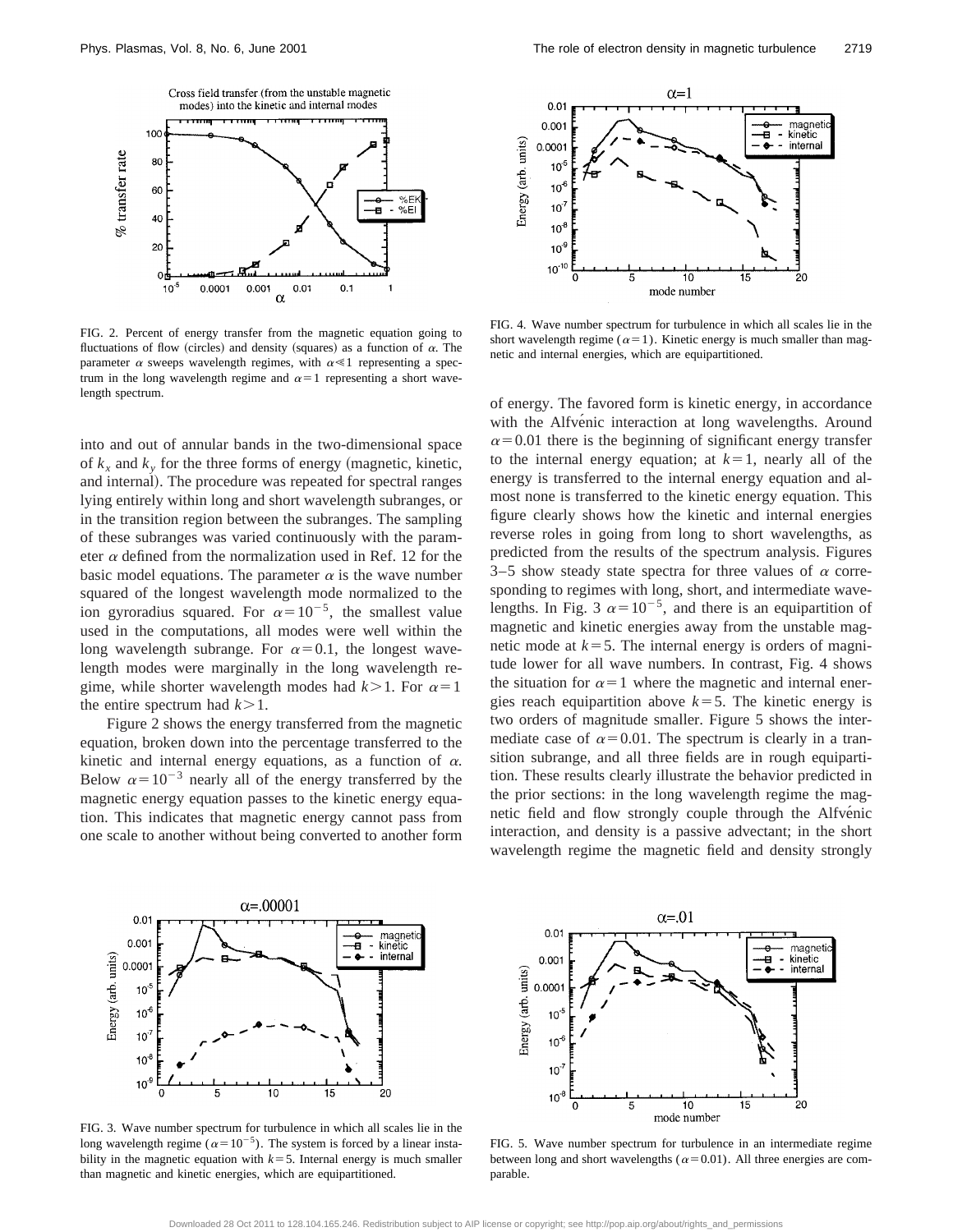ics and balances that uniquely lead to those values.

interact through the kinetic Alfvén wave, and flow becomes decoupled. The numerical results have not verified the values derived for spectral indices, but they have verified the phys-

#### **VI. CONCLUSIONS**

We have considered here anisotropic magnetic turbulence in a model that reproduces in the long wavelength limit the salient features of turbulence in the warm diffuse ionized component of the interstellar medium. As the wavelength approaches the ion gyroradius the electron density goes from passive to active. To understand the dynamics associated with the coupling of electron density fluctuations to magnetic turbulence we have investigated both long and short wavelength regimes. While the asymptotic short wavelength regime is below the inner scale of the observed spectrum of interstellar turbulence, the physics of an active density is expected to play a role near the inner scale. We caution that other effects not considered here, such as dissipation, may enter at these scales, affecting the direct applicability of the present results to interstellar turbulence. The model is based on reduced MHD with electron density fluctuations incorporated through the electron pressure in Ohm's law and parallel compression of electron density in the electron continuity equation. We have taken the limit of strong anisotropy, in which the wave number along the local magnetic field is negligible.

On the basis of a systematic statistical closure of the energy evolution equations, we find that even for strong anisotropy, Alfvénic decorrelation *alone* mediates energy transfer in the equation for the magnetic field. Alfvenic interactions couple magnetic field to the flow at long wavelengths and magnetic field to density at short wavelengths. The coupling, which drives equipartition between the coupled fields, decorrelates on the Alfvén time scale. The fluid straining decorrelation, or eddy turnover rate, affects only the cascade of internal energy at long wavelengths, and the cascade of kinetic energy at short wavelengths. The spectra associated with these processes have distinct features in the two regimes. For long wavelengths the spectral indices are  $-3/2$ for magnetic and kinetic energy, and  $-7/4$  for internal energy. For short wavelengths the spectral indices are  $-2$  for magnetic and internal energy, and  $-5/3$  for kinetic energy. The critical wave number at which the long wavelength spectra cease to hold is  $k_{\text{crit}} = L^{-1/9}$ , where *L* is the outer scale.

The statistical closure theory sorts out competing decorrelation processes whose relative importance and effects change over the spectrum. In general, Alfvénic and fluid straining interactions decorrelate on their respective time scales only, with the interactions competing to govern the spectral transfer rate. To accurately capture the physics, the closure must properly account for the nonlocal (in wave number space) Alfvenic interactions and their off-diagonal coupling character. The expression provided by the closure for the Alfvénic decorrelation rate shows that it is truly a decorrelation, despite an underlying motion consisting of propagating waves. The expression also reveals its nonlocal character, and the necessity of oppositely propagating disturbances. Magnetic energy is seen to cascade from one scale to another through conversion to kinetic or internal energy and reconversion back to magnetic energy. This process is governed by the cross correlations  $\langle \hat{\psi} \hat{\phi} \rangle$  and  $\langle \hat{\psi} \hat{n} \rangle$ . The relative phase of these correlations is set by the nonlocal Alfvénic interaction, which has the character of a shear Alfvén wave in the long wavelength regime, and a kinetic Alfven wave in the short wavelength regime. Fluid straining interactions are seen to govern the cascade of internal energy at long wavelengths, and kinetic energy at short wavelengths. The closure equations also contain a complicated transition region around  $k=1$ . The rich and complicated interplay between Alfve $\epsilon$ nic and fluid straining processes revealed by consideration of a spectrum containing both long and short wavelength limits dispels the overly simple notion that a single decorrelation rate applies to all interactions. Moreover, the energy partition structure directly reflects the role of Alfvénic versus fluid straining motions in the nonlinear energy transfer. This suggests that the observed Alfvenic equipartition of flow and magnetic field fluctuations in simulations is incompatible with a decorrelation that is not Alfvénic.

This study indicates that the spectral laws of the long wavelength subrange do not extend all the way to  $k=1$ . Thus, provided dissipation does not cut off the spectrum of interstellar turbulence at the inner scale, the smallest scales likely reflect a transition to the regime of active density. Because there is a transition subrange before the short wavelength spectral laws come into play, it is not clear if the measured index of  $-1.9$  for angular broadening of extragalactic radio sources reflects the short wavelength index or other physical processes such as dissipation. A magnetic energy spectrum that is steeper than the MHD result of  $k^{-3/2}$  is observed in MST, which also makes the steeper spectrum of  $k^{-2}$  derived herein appealing. However, in laboratory plasmas the spectrum is limited in extent, covering only a few decades. In this situation the gradient of mean density plays a greater role than that likely for interstellar turbulence. Therefore, consideration of the role of the diamagnetic frequency  $\omega_*$  should be undertaken for more detailed comparison with MST.

#### **ACKNOWLEDGMENTS**

The authors acknowledge useful discussions with Patrick Diamond, Adil Hassam, Chris Hegna, Stewart Prager, and Andrew Ware. This work was supported by U.S. Department of Energy under Grant No. DE-FG02-85ER-53212.

- <sup>1</sup>P. W. Terry, E. Fernandez, and A. S. Ware, Astrophys. J. **504**, 821 (1998). 2J. W. Armstrong, B. J. Rickett, and S. R. Spangler, Astrophys. J. **443**, 209  $(1995).$
- <sup>3</sup>R. Mutel, Mini-Conference on Solar Wind and Interstellar Turbulence, American Physical Society, Division of Plasma Physics, Seattle, 1999.
- 4R. N. Dexter, D. W. Kerst, T. W. Lovell, S. C. Prager, and J. C. Sprott,
- Fusion Technol. **19**, 131 (1991).
- <sup>5</sup>M. R. Stoneking, S. A. Hokin, S. C. Prager, G. Fiksel, H. Ji, and D. J. Den Hartog, Phys. Rev. Lett. **73**, 549 (1994).
- 6N. Lanier, Ph.D. thesis, University of Wisconsin-Madison, 1999.
- ${}^{7}E$ . Fernandez and P. W. Terry, Phys. Plasmas 4, 2443 (1997).
- <sup>8</sup>R. H. Kraichnan, Phys. Fluids 8, 1385 (1965).
- <sup>9</sup>H. R. Strauss, Phys. Fluids **19**, 134 (1976).